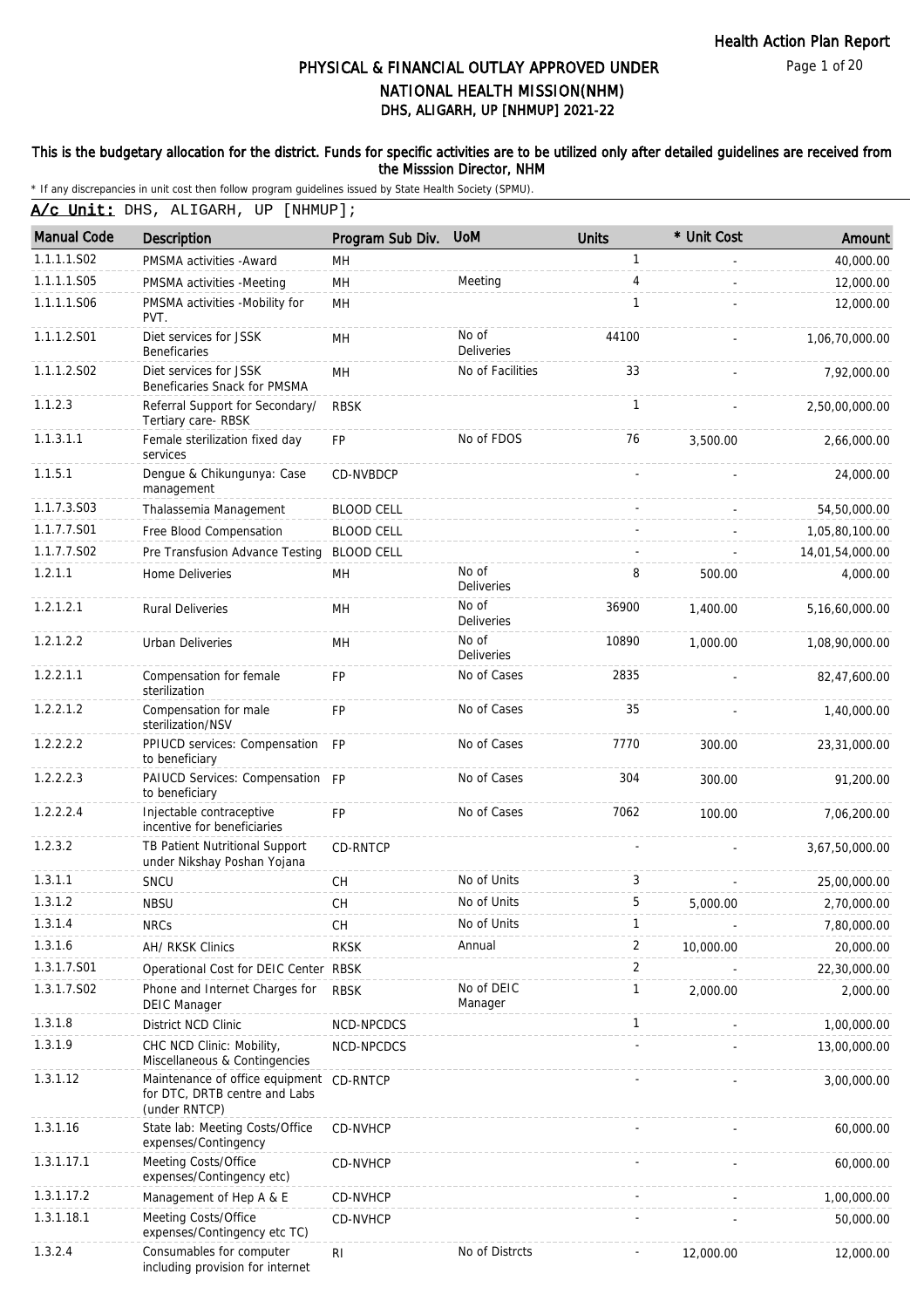#### This is the budgetary allocation for the district. Funds for specific activities are to be utilized only after detailed guidelines are received from the Misssion Director, NHM

| <b>Manual Code</b> | <b>Description</b>                                                                                                                                                                                           | Program Sub Div. UoM |                      | <b>Units</b> | * Unit Cost | Amount         |
|--------------------|--------------------------------------------------------------------------------------------------------------------------------------------------------------------------------------------------------------|----------------------|----------------------|--------------|-------------|----------------|
|                    | access for strengthening RI                                                                                                                                                                                  |                      |                      |              |             |                |
| 1.3.2.6.S01        | <b>IMEP Services- BMW- DH</b>                                                                                                                                                                                | <b>IMEP</b>          |                      | 742          |             | 95,79,257.00   |
| 1.3.2.6.S02        | IMEP Services- BMW- CHC/BPHC                                                                                                                                                                                 | <b>IMEP</b>          |                      | 390          |             | 50,34,920.00   |
| 1.3.2.6.S03        | <b>IMEP Services- BMW Block Level</b><br>UPHC & District Level UPHC                                                                                                                                          | <b>IMEP</b>          |                      | 36           |             | 4,64,762.00    |
| 1.3.2.6.S04        | <b>IMEP Services - BMW-MCH Wing</b>                                                                                                                                                                          | <b>IMEP</b>          |                      | 180          |             | 23,23,809.00   |
| 1.3.2.6.S05        | <b>IMEP Services- BMW-TRAUMA</b><br><b>CENTERS</b>                                                                                                                                                           | <b>IMEP</b>          |                      | 10           |             | 1,29,101.00    |
| 1.3.2.6.S06        | <b>IMEP Services- Machnized</b><br>Cleaning - DH                                                                                                                                                             | <b>IMEP</b>          |                      | 4            |             | 2,78,56,000.00 |
| 1.3.2.6.S07        | <b>IMEP Services- Machnized</b><br>Cleaning - MCH Wing (100 Bed)                                                                                                                                             | <b>IMEP</b>          |                      | 1            |             | 37,18,000.00   |
| 1.3.2.6.S09        | <b>IMEP Services- Mechanized</b><br>Laundry- District Level Hospital                                                                                                                                         | <b>IMEP</b>          |                      | 4            |             | 1,14,86,000.00 |
| 1.3.2.6.S10        | IMEP Services- Cleaning -<br>CHC/BPHC                                                                                                                                                                        | <b>IMEP</b>          | per bed per<br>month | 390          | 548.35      | 25,66,278.00   |
| 1.3.2.6.S11        | IMEP Services-Cleaning - MCH<br>Wing                                                                                                                                                                         | <b>IMEP</b>          | per bed per<br>month | 80           | 548.35      | 5,26,416.00    |
| 1.3.2.6.S12        | IMEP Services-Cleaning -<br><b>TRAUMA CENTERS</b>                                                                                                                                                            | <b>IMEP</b>          | per bed per<br>month | 10           | 548.35      | 65,802.00      |
| 1.3.2.6.S17        | <b>IMEP Services- Mechanized</b><br>Laundry- MCH Wing (100 Bed)                                                                                                                                              | <b>IMEP</b>          |                      | $\mathbf{1}$ |             | 13,45,000.00   |
| 2.1.3.1            | Blood collection and Transport<br>Vans                                                                                                                                                                       | <b>BLOOD CELL</b>    |                      |              |             | 3,48,333.00    |
| 2.2.1              | POL for Family Planning/ Others                                                                                                                                                                              | FP                   | No of FDOS           | 76           | 1,000.00    | 76,000.00      |
| 2.2.2              | Mobility & Communication<br>support for AH counsellors &<br><b>RKSK Coordinators</b>                                                                                                                         | <b>RKSK</b>          |                      | 2            |             | 28,800.00      |
| 2.2.3              | Mobility support for RBSK Mobile RBSK<br>health team                                                                                                                                                         |                      | No of Vehicle        | 24           | 33,000.00   | 95,04,000.00   |
| 2.2.4              | Support for RBSK: CUG<br>connection per team and rental                                                                                                                                                      | <b>RBSK</b>          | No of Team           | 24           | 200.00      | 57,600.00      |
| 2.2.11             | Any Other                                                                                                                                                                                                    |                      |                      |              |             | 1,53,000.00    |
| 2.3.1.1.2          | Monthly Village Health and<br><b>Nutrition Days</b>                                                                                                                                                          | R <sub>l</sub>       | No of Session        | 10342        | 100.00      | 10,34,200.00   |
| 2.3.1.10           | Mobility support for mobile<br>health team/ TA/DA to<br>vaccinators                                                                                                                                          | R <sub>l</sub>       | No of Vehicle        | 3            | 3,96,000.00 | 11,88,000.00   |
| 2.3.1.11           | Outreach for demand<br>generation, testing and<br>treatment of Viral Hepatitis<br>through Mobile Medical<br>Units/NGOs/CBOs/etc                                                                              | CD-NVHCP             |                      |              |             | 20,000.00      |
| 2.3.2.3            | DMHP: Targeted interventions at NCD-NMHP<br>community level Activities &<br>interventions targeted at<br>schools, colleges, workplaces,<br>out of school adolescents, urban<br>slums and suicide prevention. |                      |                      | $\mathbf{1}$ |             | 6,00,000.00    |
| 2.3.2.4            | Recurring grant for collection of<br>eye balls by eye banks and eye<br>donation centres                                                                                                                      | NCD-NPCB             |                      |              |             | 2,00,000.00    |
| 2.3.3.2            | Screening and free spectacles to<br>school children                                                                                                                                                          | NCD-NPCB             | No of Cases          |              |             | 12,88,350.00   |
| 2.3.3.3            | Screening and free spectacles<br>for near work to Old Person                                                                                                                                                 | NCD-NPCB             | No of Cases          |              |             | 6,44,175.00    |
| 2.3.3.4.1          | Coverage of Public School and<br>Private school                                                                                                                                                              | NCD-NTCP             |                      | $\mathbf{1}$ |             | 4,99,660.00    |
| 2.3.3.4.5          | Sensitization campaign for<br>college students                                                                                                                                                               | NCD-NTCP             |                      | $\mathbf{1}$ |             | 2,00,000.00    |
| 3.1.1.3.2.S01      | ASHA/AWW/Volunteer Incentive                                                                                                                                                                                 | CD-NLEP              |                      |              |             | 39,000.00      |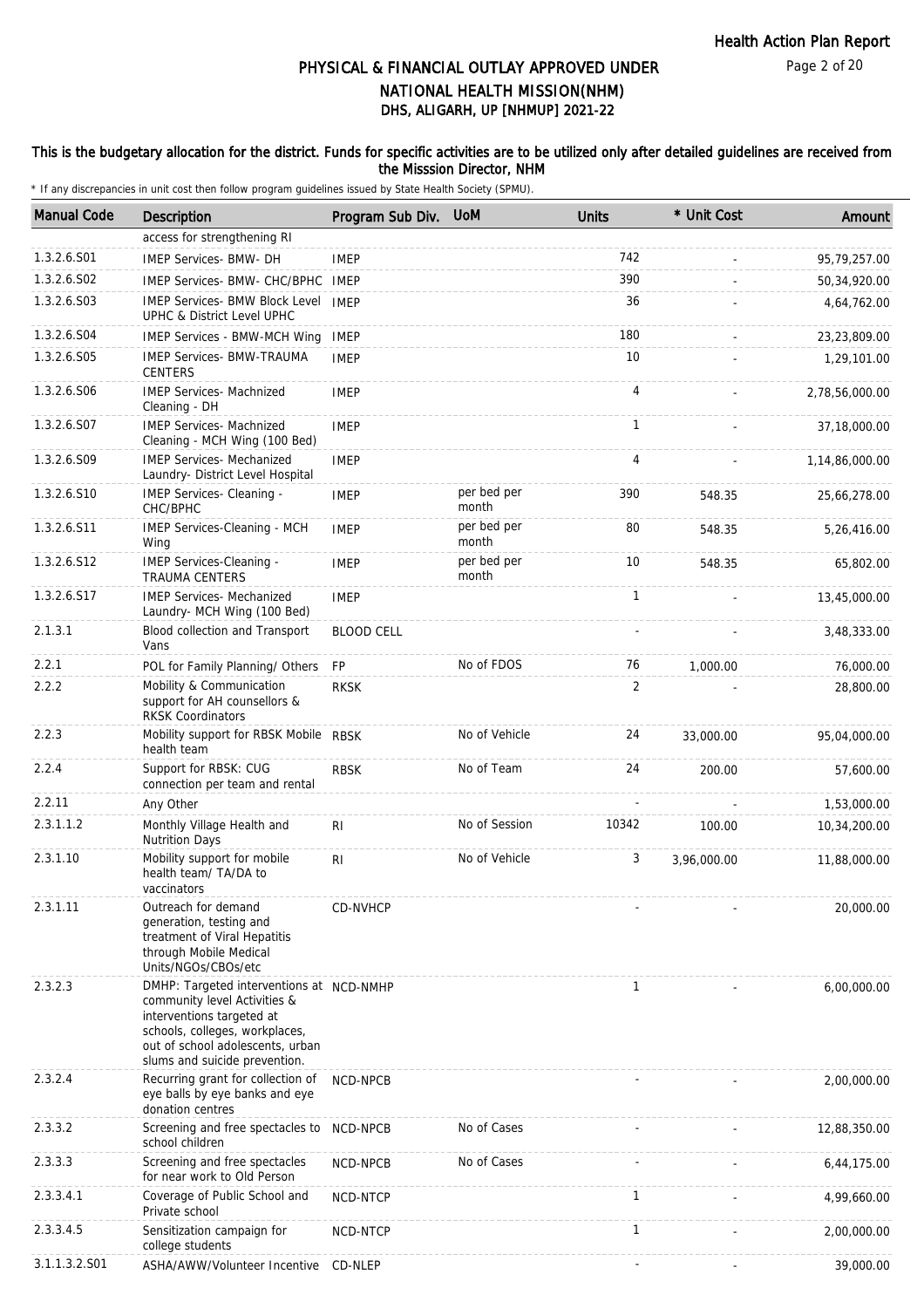#### This is the budgetary allocation for the district. Funds for specific activities are to be utilized only after detailed guidelines are received from the Misssion Director, NHM

| <b>Manual Code</b> | Description                                                                                                          | Program Sub Div. | <b>UoM</b>                               | <b>Units</b> | * Unit Cost | Amount         |
|--------------------|----------------------------------------------------------------------------------------------------------------------|------------------|------------------------------------------|--------------|-------------|----------------|
|                    | for detection of leprosy                                                                                             |                  |                                          |              |             |                |
| 3.1.1.3.2.S02      | ASHA Incentive for PB<br>(Treatment completion)                                                                      | CD-NLEP          |                                          |              |             | 38,000.00      |
| 3.1.1.3.2.S03      | <b>ASHA Incentive for MB</b><br>(Treatment completion)                                                               | CD-NLEP          |                                          |              |             | 37,440.00      |
| 3.1.1.3.3          | Any Other ASHS Incentives<br>(ASHA Involvement under NLEP<br>- Sensitisation)                                        | CD-NLEP          |                                          |              |             | 63,000.00      |
| 3.1.1.3.A.S01      | ASHA Incentive/ Honorarium for<br>Malaria and LLIN Distribution                                                      | CD-NVBDCP        |                                          |              |             | 4,50,000.00    |
| 3.1.1.3.A.S02      | ASHA Incentive for Dengue and<br>Chikungunya                                                                         | CD-NVBDCP        |                                          |              |             | 28,50,000.00   |
| 3.1.1.2            | <b>ASHA Incentive under NIDDCP</b>                                                                                   | NCD-NIDDCP       | No of ASHA                               |              |             | 2,13,750.00    |
| 3.1.1.4.A.1.S01    | ASHA Incentive Filling of CBAC<br>forms and familly folder of<br>patients with confirm NCD cases                     | CP               | No. of<br><b>Beneficiaries</b>           |              | 10.00       | 38,92,400.00   |
| 3.1.1.1.4.S09.A    | ASHA incentive for HRP<br>identification and follow up                                                               | MН               | No of HRP                                | 5800         | 300.00      | 17,40,000.00   |
| 3.1.1.1.1.S01      | JSY Incentive to ASHA                                                                                                | MН               | No of<br><b>Deliveries</b>               | 35100        |             | 2,10,60,000.00 |
| 3.1.1.1.1.S03      | National Iron Plus Incentive for<br>mobilizing children and/or<br>ensuring compliance and<br>reporting (6-59 months) | <b>CH</b>        | No of ASHA                               | 3169         | 50.00       | 9,50,700.00    |
| 3.1.1.1.2.S01      | ASHA incentive under MAA<br>programme @ Rs 100 per ASHA<br>for quarterly mother's meeting                            | <b>CH</b>        | No of ASHA                               | 3169         | 100.00      | 12,67,600.00   |
| 3.1.1.1.2.S02      | Incentive for Home Based<br>Newborn Care programme                                                                   | CH               | No. of Child                             | 69549        | 250.00      | 1,73,87,250.00 |
| 3.1.1.1.2.S04      | Incentive for referral of SAM<br>cases to NRC and for follow up<br>of discharge SAM children from<br><b>NRCs</b>     | CH               | No.of SAM<br>Child referal &<br>followup | 1            | 150.00      | 28,800.00      |
| 3.1.1.1.2.S05      | Incentive for National<br>Deworming Day for mobilising<br>out of school children                                     | <b>RKSK</b>      | ASHA                                     | 6450         | 100.00      | 6,45,000.00    |
| 3.1.1.1.2.S06      | Incentive for IDCF for<br>prophylactic distribution of ORS<br>to family with under-five<br>children.                 | <b>CH</b>        | No of ASHA                               | 3169         | 100.00      | 3,16,900.00    |
| 3.1.1.1.2.S07      | Incentive to ASHA for Quaterly<br>Visit Under HBYC                                                                   | CH               | No of Children                           | 18998        | 50.00       | 47,49,500.00   |
| 3.1.1.1.3.S01      | <b>ASHA Incentive under</b><br>Immunzation                                                                           | R <sub>l</sub>   | No of Children                           | 87293        | 225.00      | 1,96,40,880.00 |
| 3.1.1.1.4.S08      | ASHA incentive for injectable<br>contraceptive (Antara)                                                              | FP               | No of Cases                              | 5432         | 100.00      | 5,43,200.00    |
| 3.1.1.1.4.S09.B    | Reimbursement of travel<br>expenses for accompanying a<br>women to facility for medical<br>abortion                  | <b>FP</b>        | No of Cases                              | 300          | 225.00      | 67,500.00      |
| 3.1.1.1.4.S09.C    | Reimbursement of travel<br>expenses for accompanying a<br>women to facility for surgical<br>abortion (MVA/EVA)       | <b>FP</b>        | No of Cases                              | 360          | 150.00      | 54,000.00      |
| 3.1.1.1.4.501      | ASHA Incentives under Saas<br>Bahu Sammellan                                                                         | <b>FP</b>        | No of Events                             | 2636         | 100.00      | 2,63,600.00    |
| 3.1.1.1.4.S02      | ASHA Incentives under Nayi Pehl FP<br>Kit                                                                            |                  | No of Kits                               | 12676        | 100.00      | 12,67,600.00   |
| 3.1.1.1.4.S04      | ASHA PPIUCD incentive for<br>accompanying the client for<br>PPIUCD insertion                                         | <b>FP</b>        | No of Cases                              | 11865        | 150.00      | 17,79,750.00   |
| 3.1.1.1.4.S05      | ASHA PAIUCD incentive for<br>accompanying the client for                                                             | <b>FP</b>        | No. of cases                             | 304          | 150.00      | 45,600.00      |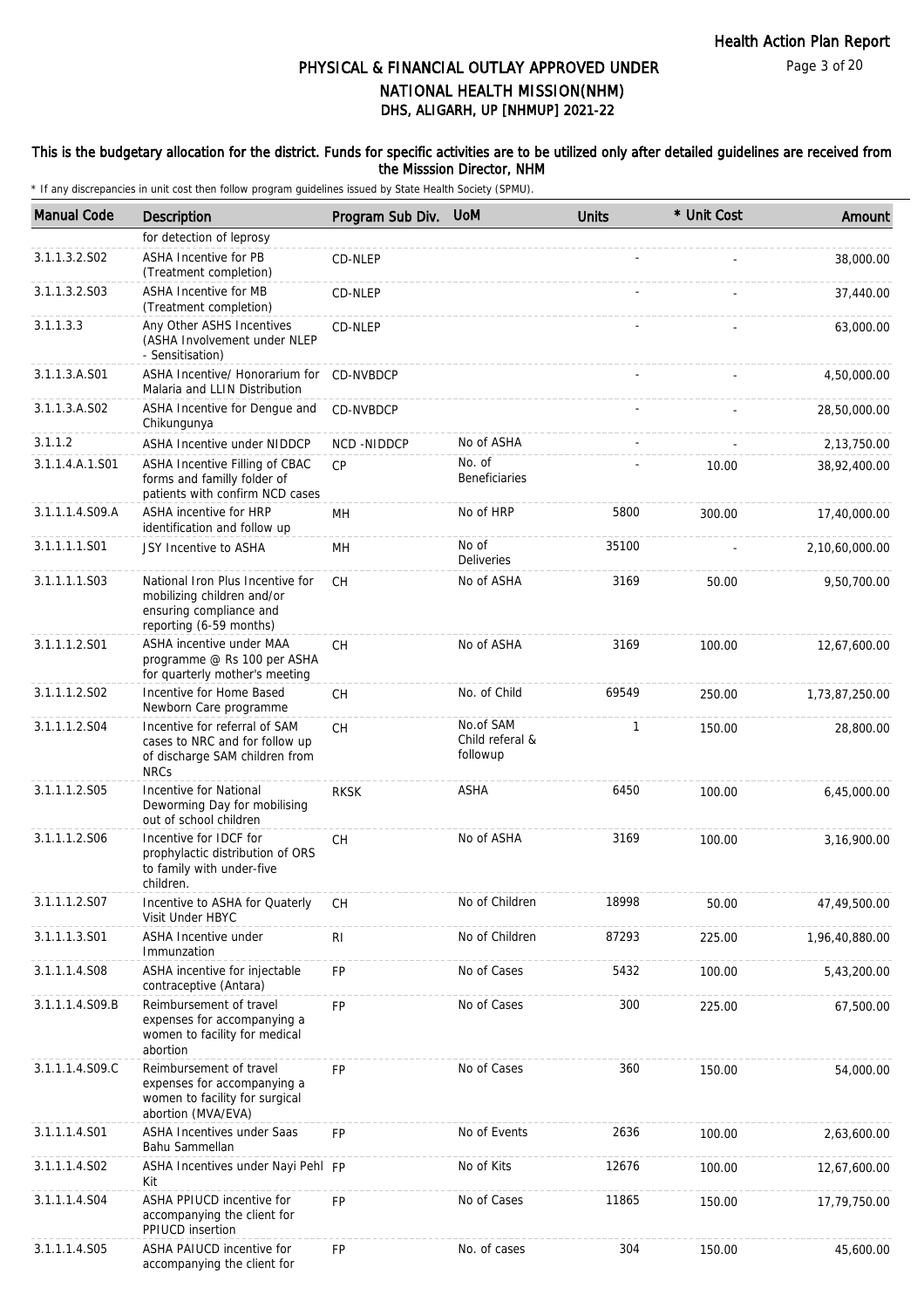#### This is the budgetary allocation for the district. Funds for specific activities are to be utilized only after detailed guidelines are received from the Misssion Director, NHM

| <b>Manual Code</b> | Description                                                                                                                | Program Sub Div. | <b>UoM</b>                             | <b>Units</b> | * Unit Cost | Amount         |
|--------------------|----------------------------------------------------------------------------------------------------------------------------|------------------|----------------------------------------|--------------|-------------|----------------|
|                    | PAIUCD insertion                                                                                                           |                  |                                        |              |             |                |
| 3.1.1.1.4.S06.A    | ASHA incentive under ESB<br>scheme for promoting spacing of<br>births between 02 children                                  | <b>FP</b>        | No. of cases                           | 1978         | 500.00      | 9,89,000.00    |
| 3.1.1.1.4.S06.B    | ASHA incentive under ESB<br>scheme for promoting spacing of<br>02 years after marriage                                     | <b>FP</b>        | No. of cases                           | 1485         |             | 7,42,500.00    |
| 3.1.1.1.4.S07      | ASHA incentive under ESB<br>scheme for promoting Adoption<br>of Limiting Method upto Two<br>Children                       | <b>FP</b>        | No of Cases                            | 456          | 1,000.00    | 4,56,000.00    |
| 3.1.1.5            | ASHA incentives for routine<br>activities                                                                                  | <b>CP</b>        | No. of Rural &<br>Rurban ASHA          |              | 2,000.00    | 7,01,76,000.00 |
| 3.1.1.6.S01        | Incentive to ASHA Facilitator for<br>CBAC, HRP and SAM Tracking                                                            | CP               | No of AF                               |              | 1,700.00    | 29, 17, 200.00 |
| 3.1.1.6.S02        | Incentive to ASHA for Health<br>Promotion Day                                                                              | <b>CP</b>        | No. of Rural &<br>Rurban ASHA          |              | 200.00      | 70,17,600.00   |
| 3.1.1.6.S03        | Incentive to ASHA under PMMVY                                                                                              | CP               | No. of<br><b>Beneficiaries</b>         |              | 100.00      | 20,98,600.00   |
| 3.1.1.6.S04        | ASHA Beema- Pradhan Mantri<br>Jeevan Jyoti & Suraksh Bima<br>Yojna                                                         | CP               |                                        |              |             | 10,55,412.00   |
| 3.1.3.1.1.S01      | Asha/ Asha Sangni Uniform                                                                                                  | CP               | No. of<br>Rural, Rurban<br>ASHA & AF   |              | 600.00      | 18,84,600.00   |
| 3.1.3.1.1.S02      | Asha/ Asha Sangni Umbrella                                                                                                 | <b>CP</b>        | No. of<br>Rural, Rurban<br>ASHA & AF   |              | 200.00      | 6,28,200.00    |
| 3.1.3.1.3          | Awards to ASHA's/Link workers                                                                                              | CP               | No. of<br>Rural, Urban<br>,Rurban ASHA |              | 300.00      | 10,59,300.00   |
| 3.1.3.1.6          | Supervision costs by ASHA<br>facilitators (Shangni) (12<br>months)                                                         | <b>CP</b>        | No of AF                               |              | 7,200.00    | 1,23,55,200.00 |
| 3.1.1.1.3.S02.A    | Mobilization of children through<br>ASHA or other mobilizers                                                               | R <sub>l</sub>   | No of Session                          | 41458        | 150.00      | 62, 18, 700.00 |
| 3.1.3.5.S01        | Incentive for other link workers<br>for Prepration of Due List of<br>Childrens to be immunized                             | RI.              | No of Session                          | 288          | 100.00      | 28,800.00      |
| 3.1.2.10.S03       | Incentive to ASHA Cluster<br>Meeting                                                                                       | <b>CP</b>        |                                        |              |             | 22,77,600.00   |
| 3.2.2.3            | Incentives for Peer Educators<br>under NVHCP                                                                               | CD-NVHCP         |                                        |              |             | 1,00,000.00    |
| 3.2.3.1.1          | <b>Treatment Supporter</b><br>Honorarium (Rs 1000)                                                                         | CD-RNTCP         |                                        |              |             | 63,00,000.00   |
| 3.2.3.1.2          | <b>Treatment Supporter</b><br>Honorarium (Rs 5000)                                                                         | CD-RNTCP         |                                        |              |             | 5,89,500.00    |
| 3.2.3.1.3          | Incentive for informant (Rs 500)                                                                                           | CD-RNTCP         |                                        |              |             | 7,96,500.00    |
| 3.2.3.1.4.S01      | State/District TB Forums                                                                                                   | CD-RNTCP         |                                        |              |             | 5,000.00       |
| 3.2.3.1.4.S02      | <b>Community Engagement</b><br>activities /Incentive for<br>community<br>volunteers/supervisors /LT etc<br>undertaking ACF | CD-RNTCP         |                                        |              |             | 30,20,000.00   |
| 3.2.1.1.S02        | Other activities under Mission<br>Parivar Vikas: Demand<br>Generation (Saas Bahu<br>Sammellan)                             | FP               | No of Events                           | 2636         | 1,500.00    | 39,54,000.00   |
| 3.2.2.1.1.S01      | Operational cost for Spray<br>Wages                                                                                        | CD-NVBDCP        |                                        |              |             | 9,82,183.00    |
| 3.3.2              | Orientation Workshops,<br>Trainings and capacity building<br>of PRI for RKS at District Health                             | CP               |                                        |              |             | 3,69,600.00    |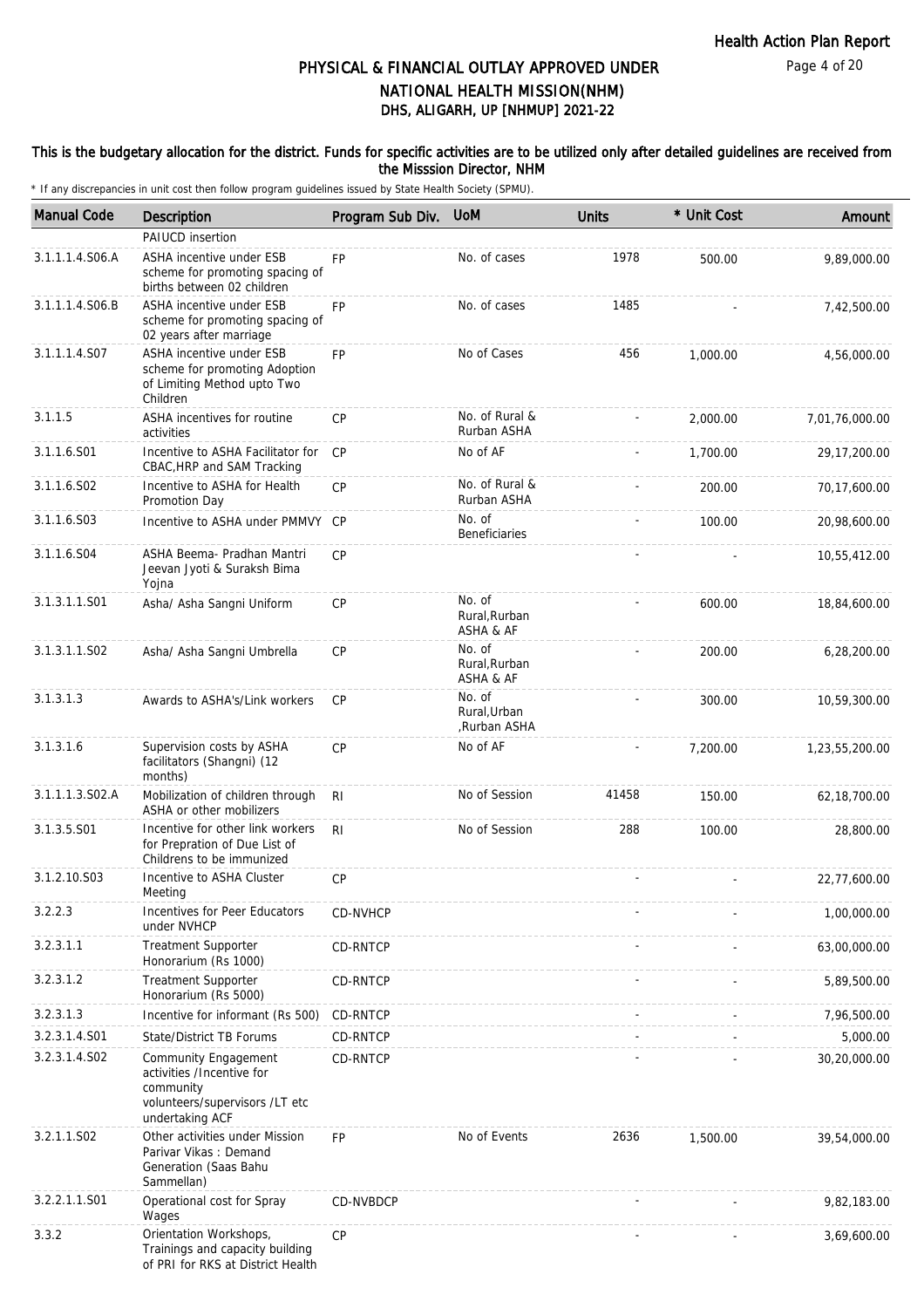Page 5 of 20

## DHS, ALIGARH, UP [NHMUP] 2021-22 PHYSICAL & FINANCIAL OUTLAY APPROVED UNDER NATIONAL HEALTH MISSION(NHM)

#### This is the budgetary allocation for the district. Funds for specific activities are to be utilized only after detailed guidelines are received from the Misssion Director, NHM

| <b>Manual Code</b> | <b>Description</b>                                                                                                                | Program Sub Div.  | <b>UoM</b>                        | <b>Units</b> | * Unit Cost  | Amount         |
|--------------------|-----------------------------------------------------------------------------------------------------------------------------------|-------------------|-----------------------------------|--------------|--------------|----------------|
|                    | Societies, CHC and PHC                                                                                                            |                   |                                   |              |              |                |
| 3.3.3.2            | Training of PRI's<br>representatives/ Police<br>personnel/ Teachers/ Transport<br>personnel/ NGO personnel/<br>other stakeholders | NCD-NTCP          |                                   | $\mathbf{1}$ |              | 30,000.00      |
| 3.3.3.3            | Training of PRI under National<br>Program for Climate Change and<br>Human Health (NPCCHH)                                         | NCD-NPCCHH        |                                   | $\mathbf{1}$ |              | 70,000.00      |
| 3.3.4.S01          | <b>AAA Platform</b>                                                                                                               | CP                | No. of Rural &<br>Rurban ASHA     |              | 75.00        | 45,45,900.00   |
| 4.1.1              | <b>District Hospitals</b>                                                                                                         | <b>CP</b>         | No. of DH                         | 4            | 5,00,000.00  | 20,00,000.00   |
| 4.1.3              | <b>Community Health Centers</b>                                                                                                   | <b>CP</b>         | No of CHC                         | 16           | 2,50,000.00  | 40,00,000.00   |
| 4.1.4              | Primary Health Centers                                                                                                            | <b>CP</b>         | No of PHC                         | 34           | 87,500.00    | 29,75,000.00   |
| 4.1.5              | Sub Centers                                                                                                                       | <b>CP</b>         | No. of Sub<br>Centre              |              | 10,000.00    | 33,30,000.00   |
| 4.1.6              | Village Health Sanitation &<br><b>Nutrition Committee</b>                                                                         | <b>CP</b>         | No. of VHSNC                      |              | 10,000.00    | 1,12,70,000.00 |
| 4.1.7.S01          | <b>H&amp;WC Additional Untied Grant-</b><br><b>SC</b>                                                                             | <b>CP</b>         | No. of HWC-<br><b>SC</b>          |              | 30,000.00    | 57,30,000.00   |
| 4.1.7.S02          | H&WC Additional Untied Grant-<br>PHC                                                                                              | CP                | No. of HWC-<br>PHC                |              | 50,000.00    | 15,50,000.00   |
| 5.1.1.1.7.S03      | Additional Building / Major<br>Upgradation of Facility based<br>newborn care centres<br>(SNCU/NBSU/NBCC/KMC unit)                 | <b>CH</b>         | No of Units                       | 1            |              | 16,00,000.00   |
| 5.1.1.2.8          | Infrastructure strengthening of<br>SC to H&WC                                                                                     | CP                | No. of HWC-<br><b>SC</b>          |              | 7,00,000.00  | 3,24,00,000.00 |
| 5.1.1.2.9          | Infrastructure strengthening of<br>PHC to H&WC                                                                                    | <b>CP</b>         | No. of HWC-<br>PHC                |              | 2,74,000.00  | 10,96,000.00   |
| 5.1.2              | Sub Centre Rent and<br>Contingencies                                                                                              | <b>CP</b>         |                                   |              |              | 22,50,000.00   |
| 5.3.3              | Blood bank/ Blood storage/ Day<br>care centre for<br>hemoglobinopathies                                                           | <b>BLOOD CELL</b> | Lumpsump                          |              |              | 1,50,000.00    |
| 5.3.9              | Safety Pits                                                                                                                       | RI                | No of piece                       | 13           | 6,000.00     | 78,000.00      |
| 5.3.14             | Civil Works under RNTCP                                                                                                           | CD-RNTCP          |                                   |              |              | 3,50,000.00    |
| 6.1.1.1.2.S02      | FRU Strengthening                                                                                                                 | MН                | List of<br>Different<br>Equipment |              |              | 10,41,198.00   |
| 6.1.1.1.5          | Any other Equipment<br>(Instrument and Equipment for<br>HWC)                                                                      | MH                | List of<br>Different<br>Equipment | 4            |              | 8,00,000.00    |
| 6.1.1.2.4.S03      | Procurement of equipment for<br>SNCU (New)                                                                                        | <b>CH</b>         | No of Units                       | 1            | 25,00,000.00 | 25,00,000.00   |
| 6.1.1.2.4.S05      | Procurement of Phototherepy for CH<br><b>NBSU</b>                                                                                 |                   | No of Units                       | 2            | 65,000.00    | 1,30,000.00    |
| 6.1.1.2.4.S06      | Procurement of Radiant Warmer CH<br>for NBSU                                                                                      |                   | No of Units                       | 4            | 65,000.00    | 2,40,000.00    |
| 6.1.1.3.3          | Minilap kits                                                                                                                      | <b>FP</b>         | No of Kits                        | 20           | 3,000.00     | 60,000.00      |
| 6.1.1.3.5          | PPIUCD forceps                                                                                                                    | FP                | No of Kelly<br>forcep             | 50           | 600.00       | 30,000.00      |
| 6.1.4.4.1          | Procurement of Equipment                                                                                                          | CD-RNTCP          |                                   |              |              | 2,00,000.00    |
| 6.1.5.1.1          | Grant-in-aid for Vision Centre<br>$(PHC)$ $(Govt.)$                                                                               | NCD-NPCB          |                                   |              |              | 1,00,000.00    |
| 6.1.1.21.1         | Recurring GIA: Machinery &<br>Equipment for DH                                                                                    | NCD-NPHCE         |                                   | 1            |              | 1,50,000.00    |
| 6.1.5.5            | Procurement for Universal<br>Screening of NCDs                                                                                    | NCD-NPCDCS        |                                   | $\mathbf{1}$ |              | 84,48,000.00   |
| 6.1.2.6.F1.S03     | IT Recurring Expenses for PHC                                                                                                     | <b>CP</b>         |                                   |              |              | 1,35,000.00    |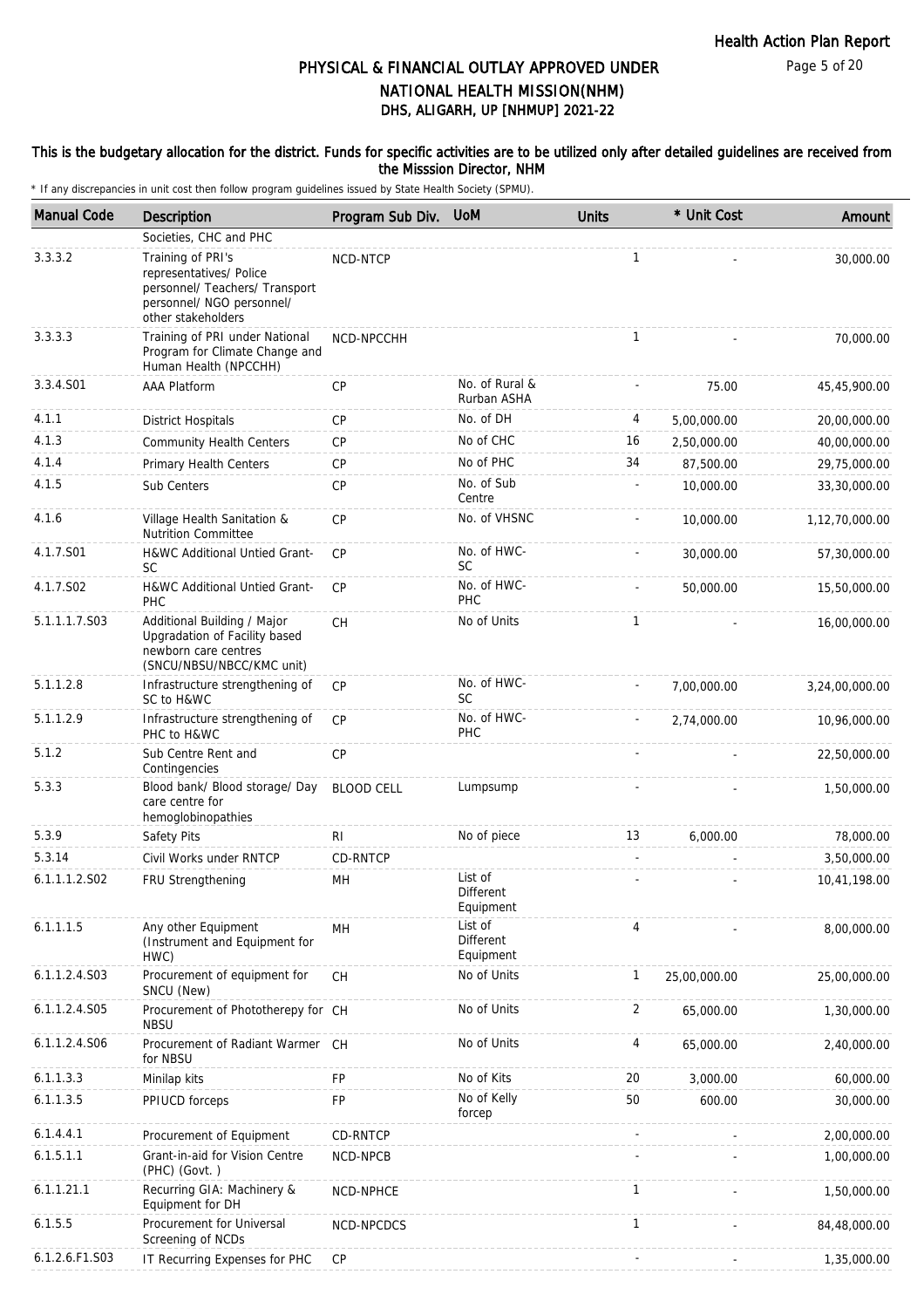### This is the budgetary allocation for the district. Funds for specific activities are to be utilized only after detailed guidelines are received from the Misssion Director, NHM

| <b>Manual Code</b> | <b>Description</b>                                                                                         | Program Sub Div.  | <b>UoM</b>                 | <b>Units</b> | * Unit Cost | Amount         |
|--------------------|------------------------------------------------------------------------------------------------------------|-------------------|----------------------------|--------------|-------------|----------------|
| 6.1.2.6.F1.S04     | Laptop for HWC-PHC                                                                                         | <b>CP</b>         |                            |              |             | 2,60,000.00    |
| 6.1.4.3.1          | <b>MCR</b>                                                                                                 | CD-NLEP           |                            |              |             | 24,000.00      |
| 6.1.4.3.2          | Aids/Appliance                                                                                             | CD-NLEP           |                            |              |             | 17,000.00      |
| 6.1.4.3.3          | Equipment                                                                                                  | CD-NLEP           |                            |              |             | 5,000.00       |
| 6.1.6.1            | Repairs of Laparoscopes                                                                                    |                   | No of<br>Laproscopes       | 3            | 25,000.00   | 75,000.00      |
| 6.1.6.3            | Equipment Maintenance                                                                                      | CD-RNTCP          |                            |              |             | 5,00,000.00    |
| 6.1.6.7            | Any Other blood Bank Located at BLOOD CELL<br>Medical Collages                                             |                   |                            |              |             | 4,50,000.00    |
| 6.2.1.1.A7.S05.a   | Drugs & Consumables Normal<br>Delivery L1 Facility                                                         | MН                | No of<br><b>Deliveries</b> | 5100         |             | 1,02,000.00    |
| 6.2.1.1.A7.S05.b   | Drugs & Consumables Normal<br>Delivery L2 Facility                                                         | MН                | No of<br><b>Deliveries</b> | 14500        |             | 5,80,000.00    |
| 6.2.1.1.A7.S05.c   | Drugs & Consumables Normal<br>Delivery L3 Facility                                                         | MН                | No of<br><b>Deliveries</b> | 25900        |             | 20,72,000.00   |
| 6.2.1.1.A7.S05.d   | Drugs & Consumables Caesarean MH<br>Delivery L3 Facility                                                   |                   | No of<br><b>Deliveries</b> | 900          |             | 3,24,000.00    |
| 6.2.1.1.A7.S05.k   | Normal Delivery L3 Medical<br>College (A Category @ Rs.400)                                                | <b>MH</b>         | No of<br>Deliveries        | 3700         |             | 14,80,000.00   |
| 6.2.1.1.A7.S05.m   | Medical College (Simple LSCS)(<br>A Category @ Rs.1800)                                                    | MН                | No of<br>Deliveries        | 2800         |             | 50,40,000.00   |
| 6.2.1.2.2.12       | AEFI kit under RI Program                                                                                  | R <sub>l</sub>    | No. of Kits                | 75           | 200.00      | 15,000.00      |
| 6.2.1.3.1          | Nayi Pehl Kit                                                                                              | <b>FP</b>         | No of Kits                 | 12676        | 220.00      | 27,88,720.00   |
| 6.2.1.5.1          | Medicine for Mobile health team                                                                            | <b>RBSK</b>       | No of Team                 | 24           | 5,000.00    | 1,20,000.00    |
| 6.2.1.6.1          | Red/Black plastic bags et                                                                                  | R <sub>l</sub>    | No of Session              | 51708        | 9.00        | 4,65,372.00    |
| 6.2.1.6.2          | Bleach/Hypochlorite solution/<br>Twin bucket                                                               | RI                | No of Facilities           |              |             | 54,000.00      |
| 6.2.2.1.4          | Replenishment of ASHA HBNC<br>kits                                                                         | CP                | No of ASHA                 |              | 150.00      | 3,48,000.00    |
| 6.2.2.2.2          | Drugs and Supplies for blood<br>related disorders-<br>Haemoglobinopathies                                  | <b>BLOOD CELL</b> |                            |              |             | 12,70,000.00   |
| 6.2.2.4.1          | Drugs & Supplies for Ayush                                                                                 | AYUSH             | No of Doctors              | 33           | 50,000.00   | 16,50,000.00   |
| 6.2.2.6.1          | Lab strengthening of SHC - HWC CP                                                                          |                   |                            |              |             | 38,17,500.00   |
| 6.2.2.6.2          | Lab strengthening of PHC - HWC CP                                                                          |                   |                            |              |             | 13,30,000.00   |
| 6.2.3.1.1          | Chloroquine phosphate tablets                                                                              | CD-NVBDCP         |                            |              |             | 25,000.00      |
| 6.2.3.1.2          | Primaguine tablets 2.5 mg                                                                                  | CD-NVBDCP         |                            |              |             | 12,500.00      |
| 6.2.3.1.3          | Primaquine tablets 7.5 mg                                                                                  | CD-NVBDCP         |                            |              |             | 25,000.00      |
| 6.2.3.1.8          | Dengue NS1 antigen kit                                                                                     | CD-NVBDCP         |                            |              |             | 22,000.00      |
| 6.2.3.1.10         | Pyrethrum extract 2% for spare<br>spray                                                                    | CD-NVBDCP         |                            |              |             | 1,00,000.00    |
| 6.2.3.1.12         | RDT Malaria - bi-valent (For Non CD-NVBDCP<br>Project states)                                              |                   |                            |              |             | 4,27,000.00    |
| 6.2.3.2.1          | Supportive drugs, lab. Reagents                                                                            | CD-NLEP           |                            |              |             | 13,000.00      |
| 6.2.3.3.1          | Laboratory Materials                                                                                       | CD-RNTCP          |                            |              |             | 36, 17, 400.00 |
| 6.2.3.3.2          | Procurement of Drugs                                                                                       | CD-RNTCP          |                            |              |             | 14,40,000.00   |
| 6.2.4.1.1          | Assistance for<br>consumables/drugs/medicines to<br>the Govt./District Hospital for<br>Cat sx etc          | NCD-NPCB          | No of Cases                |              |             | 37,06,320.00   |
| 6.2.4.5.1          | Drugs & Consumables for NCD<br>Management (incl. Diabetes,<br>Hypertension, Strokes etc)for<br>whole dist. | NCD-NPCDCS        |                            | 1            |             | 2,00,000.00    |
| 6.2.4.5.3          | Drugs & Diagnostic for NCD<br>Management incl. Diabetes,                                                   | NCD-NPCDCS        |                            |              |             | 3,90,000.00    |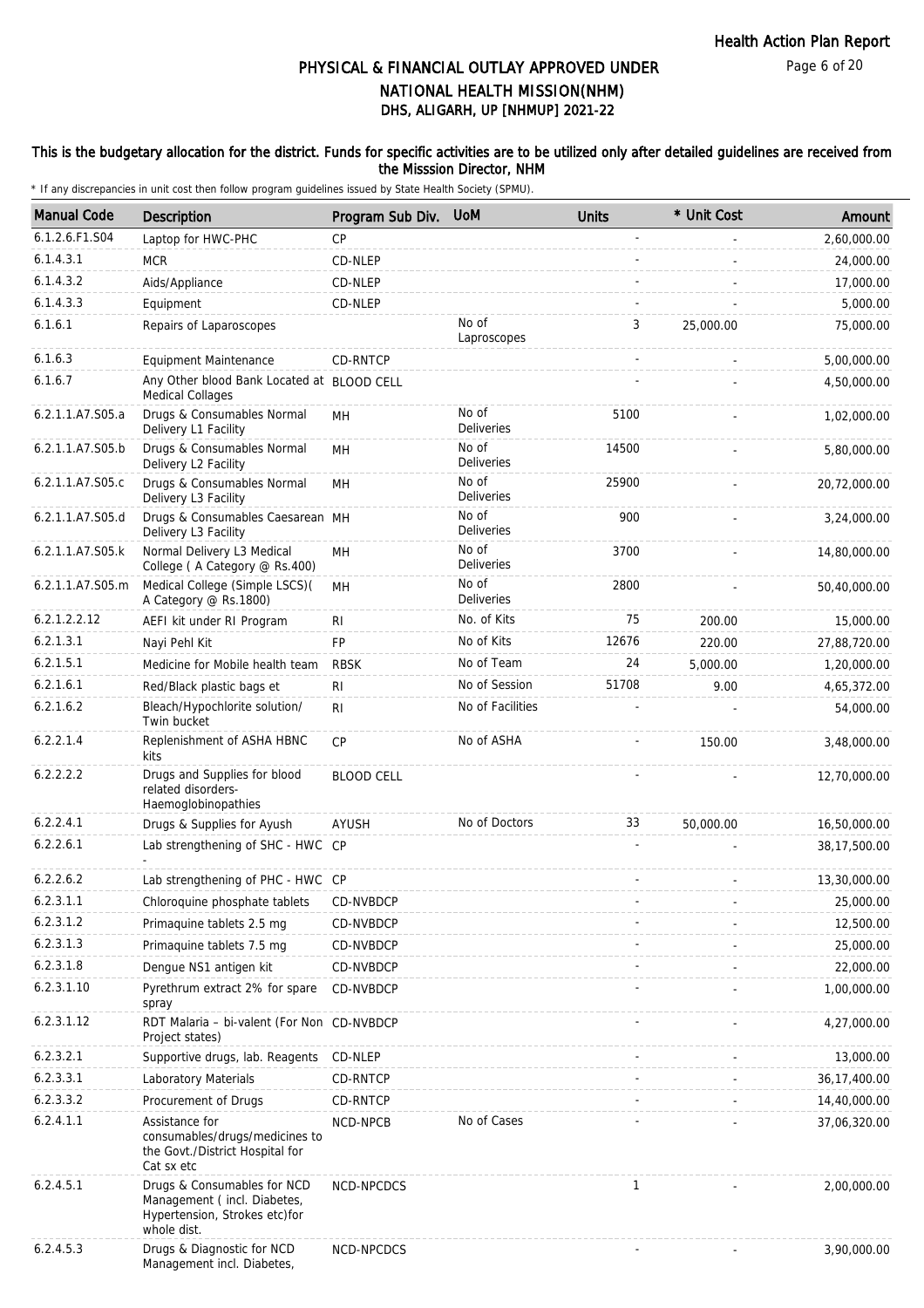#### This is the budgetary allocation for the district. Funds for specific activities are to be utilized only after detailed guidelines are received from the Misssion Director, NHM

| 6.2.4.5.6<br>6.1.3.2.a.S01<br>6.1.3.2.a.S02<br>6.1.3.2.a. S03 | Hypertension, Strokes etc<br>Drugs & supplies for Universal<br>Screening of NCDs<br>Free Diagnostics for Pregnant<br>women under JSSK - USG on<br>PPP for PMSMA<br>Free Diagnostics for Pregnant<br>women under JSSK- AVD for for<br>HIV & Syphilis at VHNDs<br>Free Diagnostics for Pregnant<br>women under JSSK-MH<br>Free Diagnostics for Sick infants<br>under JSSK<br>Any other (please specify) | NCD-NPCDCS<br>MH<br>MН<br>MH<br><b>CH</b> | No of ANC<br>No of ANC<br>No of ANC                       | $\mathbf{1}$<br>1200<br>356<br>71500 | 49,28,000.00<br>3,60,000.00 |
|---------------------------------------------------------------|-------------------------------------------------------------------------------------------------------------------------------------------------------------------------------------------------------------------------------------------------------------------------------------------------------------------------------------------------------------------------------------------------------|-------------------------------------------|-----------------------------------------------------------|--------------------------------------|-----------------------------|
|                                                               |                                                                                                                                                                                                                                                                                                                                                                                                       |                                           |                                                           |                                      |                             |
|                                                               |                                                                                                                                                                                                                                                                                                                                                                                                       |                                           |                                                           |                                      |                             |
|                                                               |                                                                                                                                                                                                                                                                                                                                                                                                       |                                           |                                                           |                                      |                             |
|                                                               |                                                                                                                                                                                                                                                                                                                                                                                                       |                                           |                                                           |                                      |                             |
|                                                               |                                                                                                                                                                                                                                                                                                                                                                                                       |                                           |                                                           |                                      | 7,15,000.00                 |
| 6.1.3.2.b                                                     |                                                                                                                                                                                                                                                                                                                                                                                                       |                                           | No of Units                                               | 2                                    | 11,20,000.00                |
| 6.3.1.S03                                                     |                                                                                                                                                                                                                                                                                                                                                                                                       |                                           |                                                           |                                      | 1,02,00,000.00              |
| 7.5.1                                                         | Tribal Patient Support &<br><b>Transportation Charges</b>                                                                                                                                                                                                                                                                                                                                             | CD-RNTCP                                  |                                                           |                                      | 1,04,800.00                 |
| 7.5.2                                                         | Sample collecton &<br>transportation charges                                                                                                                                                                                                                                                                                                                                                          | CD-RNTCP                                  |                                                           |                                      | 8,25,575.00                 |
| 8.1.1.1                                                       | ANMs - MH                                                                                                                                                                                                                                                                                                                                                                                             | MН                                        | No of MH ANM                                              | 203                                  | 4,24,98,791.00              |
| 8.1.1.1.S01                                                   | ANM For New Sub-Center - CP                                                                                                                                                                                                                                                                                                                                                                           | CP                                        |                                                           | $\overline{a}$                       | 42,06,980.00                |
| 8.1.1.2.S01                                                   | Staff Nurses-100 Beded MCH<br>Wing Neotology                                                                                                                                                                                                                                                                                                                                                          | MH                                        | No of MCH<br>Neonatology<br>trained Staff<br><b>Nurse</b> |                                      | 55,62,162.00                |
| 8.1.1.2.S02                                                   | Staff Nurses-100 Beded MCH<br>Wing nursing sister                                                                                                                                                                                                                                                                                                                                                     | MH                                        | No of MCH<br><b>Nursing Sister</b>                        |                                      | 11,36,786.00                |
| 8.1.1.2.S04                                                   | Staff Nurses-DH Strengthening                                                                                                                                                                                                                                                                                                                                                                         | <b>HS</b>                                 |                                                           |                                      | 43,33,608.00                |
| 8.1.1.2.S05                                                   | Staff Nurses-MH                                                                                                                                                                                                                                                                                                                                                                                       | MH                                        | No of MH<br><b>Staff Nurse</b>                            | 93                                   | 2,80,05,730.00              |
| 8.1.1.2.S11                                                   | Staff Nurse HWC - CP                                                                                                                                                                                                                                                                                                                                                                                  | CP                                        |                                                           | $\overline{\phantom{a}}$             | 54,98,544.00                |
| 8.1.1.2.S12                                                   | Staff Nurses HWC - MH                                                                                                                                                                                                                                                                                                                                                                                 | MH                                        |                                                           | 12                                   | 14,40,936.00                |
| 8.1.1.5.S01                                                   | Laboratory Technicians -100<br>Beded MCH Wing                                                                                                                                                                                                                                                                                                                                                         | MH                                        | No of MCH<br>Laboratory<br>Technician                     |                                      | 11,66,802.00                |
| 8.1.1.5.S02                                                   | Laboratory Technicians -HR                                                                                                                                                                                                                                                                                                                                                                            | <b>HR</b>                                 |                                                           | 14                                   | 37,07,424.00                |
| 8.1.1.5.S04                                                   | Laboratory Technicians - RNTCP                                                                                                                                                                                                                                                                                                                                                                        | CD-RNTCP                                  |                                                           | $\overline{a}$                       | 89,73,544.00                |
| 8.1.1.6.S05                                                   | OT Technician                                                                                                                                                                                                                                                                                                                                                                                         | <b>MIS</b>                                | No of MH OT<br>technician                                 |                                      | 15,87,600.00                |
| 8.1.1.6.S06                                                   | OT Technician-MCH Wing                                                                                                                                                                                                                                                                                                                                                                                | MH                                        | No of MCH OT<br>Technician                                |                                      | 3,48,035.00                 |
| 8.1.1.8.S02                                                   | Pharmacist-DH Strengthening                                                                                                                                                                                                                                                                                                                                                                           | <b>HS</b>                                 |                                                           |                                      | 4,29,000.00                 |
| 8.1.1.9                                                       | Radiographer/ X-ray technician                                                                                                                                                                                                                                                                                                                                                                        | <b>HR</b>                                 |                                                           | 4                                    | 10,59,264.00                |
| 8.1.2.1.S01                                                   | Obstetricians and Gynaecologists MH<br>-100 Beded MCH Wing                                                                                                                                                                                                                                                                                                                                            |                                           | No of MCH<br>Obstetricians<br>and<br>Gynaecologist<br>S   |                                      | 42,55,200.00                |
| 8.1.2.1.S03                                                   | Obstetricians and Gynaecologists HS<br>-DH Strengthening                                                                                                                                                                                                                                                                                                                                              |                                           |                                                           |                                      | 54,49,980.00                |
| 8.1.2.1.S04                                                   | Obstetricians and Gynaecologists MH<br>-MH                                                                                                                                                                                                                                                                                                                                                            |                                           | No of MH<br>Obstetricians<br>and<br>Gynaecologist<br>S    |                                      | 88,20,000.00                |
| 8.1.2.2.S01                                                   | Paediatricians- 100 Beded MCH<br>Wing                                                                                                                                                                                                                                                                                                                                                                 | MН                                        | No of MCH<br>Pediatrician                                 |                                      | 47,62,800.00                |
| 8.1.2.2.S04                                                   | Paediatricians- DH Strengthening HS                                                                                                                                                                                                                                                                                                                                                                   |                                           |                                                           |                                      | 12,60,000.00                |
| 8.1.2.3.S02                                                   | Anaesthetists -100 Beded MCH<br>Wing                                                                                                                                                                                                                                                                                                                                                                  | MH                                        | No of MCH<br>Anesthetic                                   |                                      | 42,55,200.00                |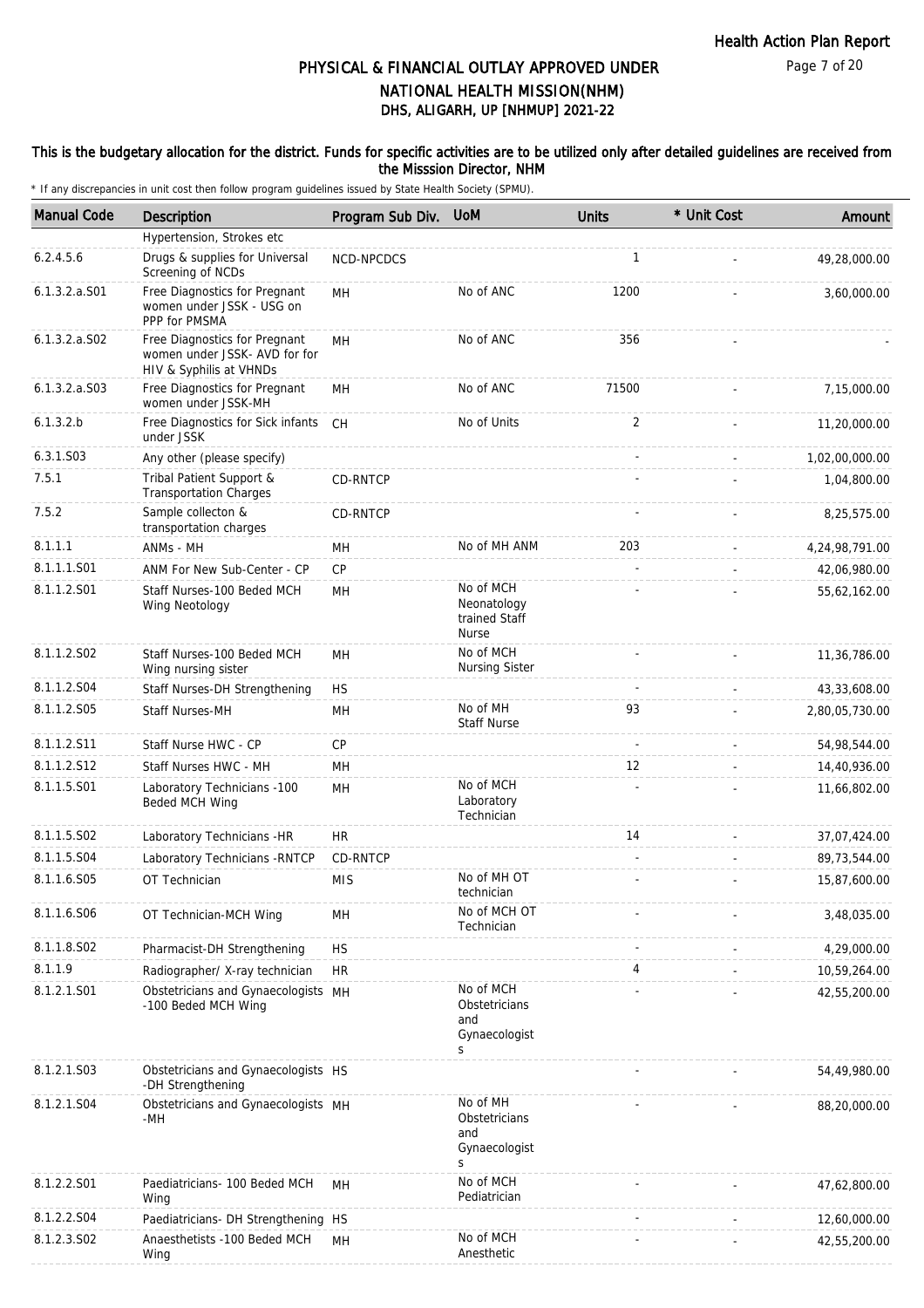### This is the budgetary allocation for the district. Funds for specific activities are to be utilized only after detailed guidelines are received from the Misssion Director, NHM

| <b>Manual Code</b> | <b>Description</b>                                                                       | Program Sub Div. | <b>UoM</b>               | <b>Units</b>   | * Unit Cost | Amount         |
|--------------------|------------------------------------------------------------------------------------------|------------------|--------------------------|----------------|-------------|----------------|
| 8.1.2.3.S04        | Anaesthetists -DH Strengthening                                                          | <b>HS</b>        |                          |                |             | 24,00,000.00   |
| 8.1.2.3.S05        | Anaesthetists -MH                                                                        | MН               | No of MH<br>Anesthetic   |                |             | 77,40,000.00   |
| 8.1.2.4.S02        | Surgeons-DH Strengthening                                                                | <b>HS</b>        |                          |                |             | 26,55,300.00   |
| 8.1.2.5.S01        | Radiologists- 100 Beded MCH<br>Wing                                                      | MH               | No of MCH<br>Radiologist |                |             | 11,70,000.00   |
| 8.1.2.6.S01        | Pathologists/ Haemotologists-<br>100 Beded MCH Wing                                      | MH               | No of MCH<br>Pathologist |                |             | 15,87,600.00   |
| 8.1.2.6.S03        | Pathologists/ Haemotologists-<br>DH Strengthening                                        | <b>HS</b>        |                          |                |             | 16,00,830.00   |
| 8.1.3.1.S01        | Physician/Consultant Medicine-<br>DH Strengthening                                       | <b>HS</b>        |                          |                |             | 12,00,000.00   |
| 8.1.3.3.S01        | Orthopaedics- DH Strengthening                                                           | <b>HS</b>        |                          |                |             | 12,00,000.00   |
| 8.1.3.4.S01        | <b>ENT-DH Strengthening</b>                                                              | <b>HS</b>        |                          |                |             | 30,56,130.00   |
| 8.1.3.5.S01        | Ophthalmologists-NCD-NPCB                                                                | NCD-NPCB         |                          |                |             | 7,92,000.00    |
| 8.1.3.8            | Microbiologists (MD)                                                                     | <b>HS</b>        |                          |                |             | 16,00,830.00   |
| 8.1.3.10.S01       | FRU Operationalization for<br>Gynae & anesthetist specialist on<br>call from govt sector | MH               | No of C<br>Section       | 16             |             | 48,000.00      |
| 8.1.3.10.S02       | FRU Operationalization<br>Gynecologists specialist on call<br>from pvt sector            | MH               | No of C<br>Section       | 8              |             | 36,000.00      |
| 8.1.3.10.S03       | FRU Operationalization<br>anesthetist specialist on call for<br>from pvt sector          | MH               | No of C<br>Section       | 8              |             | 24,000.00      |
| 8.1.4.1.S01        | Dental Surgeons- DH &CHC                                                                 | HR               |                          | 3              |             | 13,96,752.00   |
| 8.1.5.S02          | Medical Officers -DH<br>Strengthening                                                    | <b>HS</b>        |                          |                |             | 24,36,000.00   |
| 8.1.5.S03          | Medical Officers - MH                                                                    | MH               | No of MH LMO             |                |             | 37,77,000.00   |
| 8.1.5.S06          | Medical Officers -CD-RNTCP                                                               | CD-RNTCP         |                          |                |             | 17,86,000.00   |
| 8.1.6.1            | <b>AYUSH MOS</b>                                                                         | <b>AYUSH</b>     |                          | 34             |             | 1,72,06,061.00 |
| 8.1.6.2            | Pharmacist - AYUSH                                                                       | <b>AYUSH</b>     |                          | 6              |             | 13,00,136.00   |
| 8.1.7.1.1          | MOs-AYUSH                                                                                | <b>RBSK</b>      |                          | 44             |             | 1,97,45,856.00 |
| 8.1.7.1.2.S01      | MOs-MBBS                                                                                 | <b>RBSK</b>      |                          | 2              |             | 14,68,008.00   |
| 8.1.7.1.2.S02      | MOs-Dental MO/ BDS                                                                       | <b>RBSK</b>      |                          | 6              |             | 42,81,480.00   |
| 8.1.7.1.3          | Staff Nurse                                                                              | <b>RBSK</b>      |                          | 20             |             | 67,27,680.00   |
| 8.1.7.1.4          | ANM                                                                                      | <b>RBSK</b>      |                          | 6              |             | 5,10,120.00    |
| 8.1.7.1.5.S01      | Para Medical Worker                                                                      | <b>RBSK</b>      |                          | 21             |             | 50,86,368.00   |
| 8.1.7.1.5.S02      | Pharmacists                                                                              | <b>RBSK</b>      |                          | 5              |             | 8,47,817.00    |
| 8.1.7.2.1.S01      | Paediatrician                                                                            | <b>RBSK</b>      |                          | $\overline{2}$ |             | 27,21,444.00   |
| 8.1.7.2.2.S01      | <b>MO MBBS</b>                                                                           | <b>RBSK</b>      |                          | $\overline{2}$ |             | 16,32,864.00   |
| 8.1.7.2.3.S01      | MO, Dental                                                                               | RBSK             |                          | $\overline{2}$ |             | 10,60,716.00   |
| 8.1.7.2.3.S02      | <b>Training Coordinator</b>                                                              | <b>RBSK</b>      |                          | 1              |             | 7,60,716.00    |
| 8.1.7.2.4          | <b>Staff Nurse</b>                                                                       | <b>RBSK</b>      |                          | 4              |             | 10,27,656.00   |
| 8.1.7.2.5          | Physiotherapist                                                                          | RBSK             |                          | 2              |             | 6,36,432.00    |
| 8.1.7.2.6          | Audiologist & speech therapist                                                           | <b>RBSK</b>      |                          | $\overline{2}$ |             | 8,48,580.00    |
| 8.1.7.2.7          | Psychologist                                                                             | <b>RBSK</b>      |                          | $\overline{2}$ |             | 7,42,512.00    |
| 8.1.7.2.8          | Optometrist                                                                              | RBSK             |                          | $\overline{2}$ |             | 6,36,432.00    |
| 8.1.7.2.9          | Early interventionist cum special<br>educator                                            | <b>RBSK</b>      |                          | $\overline{2}$ |             | 7,42,512.00    |
| 8.1.7.2.10         | Social worker                                                                            | <b>RBSK</b>      |                          | $\mathbf{1}$   |             | 1,80,000.00    |
| 8.1.7.2.11         | Lab technician                                                                           | <b>RBSK</b>      |                          | 3              |             | 11,08,020.00   |
| 8.1.7.2.12.S01     | Dental Technician                                                                        | <b>RBSK</b>      |                          | $\overline{2}$ |             | 5,30,364.00    |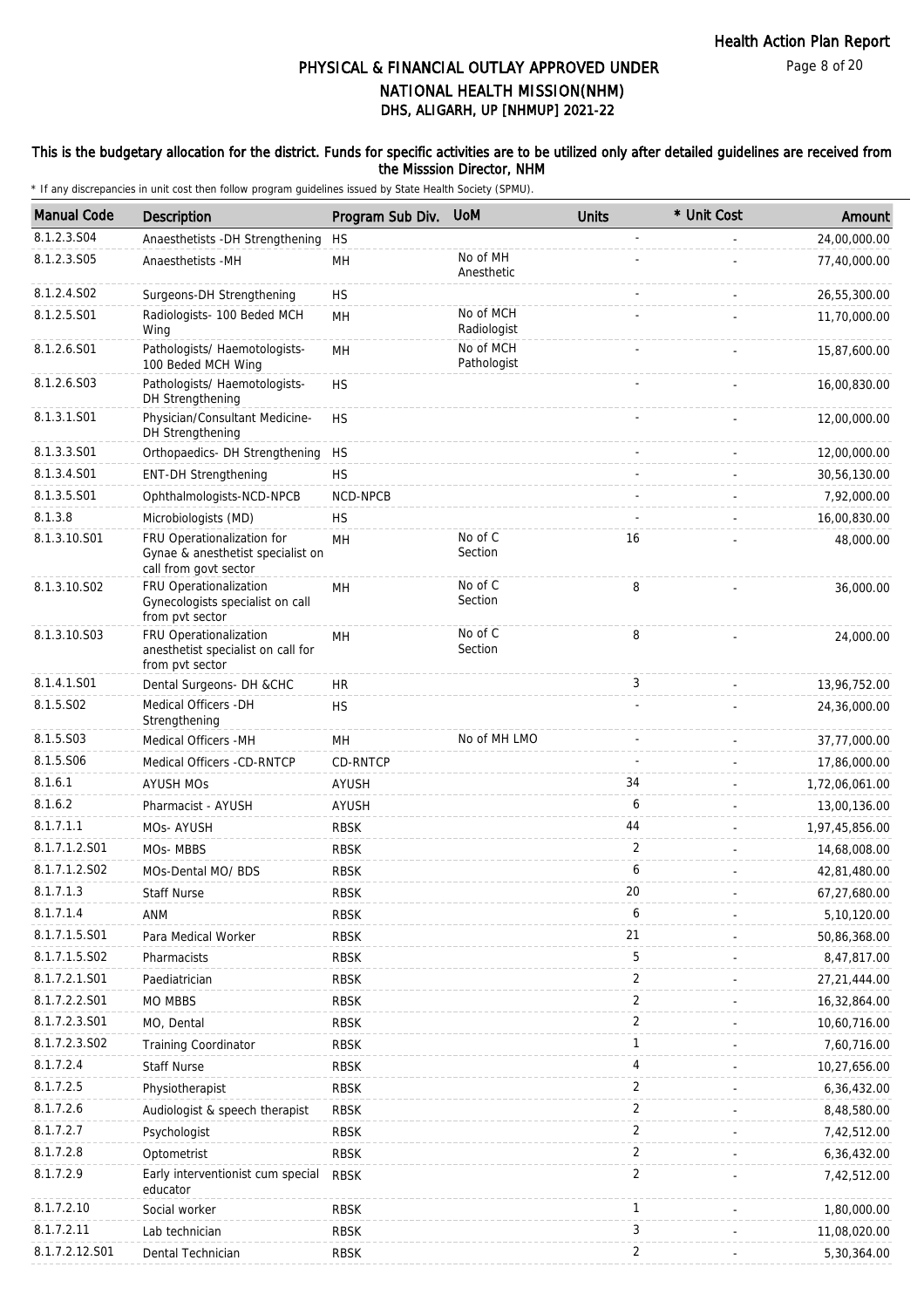### This is the budgetary allocation for the district. Funds for specific activities are to be utilized only after detailed guidelines are received from the Misssion Director, NHM

| <b>Manual Code</b> | <b>Description</b>                                              | Program Sub Div.  | <b>UoM</b>                                        | <b>Units</b> | * Unit Cost | Amount       |
|--------------------|-----------------------------------------------------------------|-------------------|---------------------------------------------------|--------------|-------------|--------------|
| 8.1.8.1            | <b>Medical Officers</b>                                         | СH                | No. of Mos                                        | $\mathbf{1}$ |             | 3,60,000.00  |
| 8.1.8.2            | <b>Staff Nurse</b>                                              | <b>CH</b>         | No. of SNs                                        | 4            |             | 15,91,451.00 |
| 8.1.8.3            | Cook cum caretaker                                              | СH                | No. of Cook<br>cum Caretaker                      | 2            |             | 3,08,551.00  |
| 8.1.8.5            | Feeding demonstrator for NRC                                    | СH                | No. of FDs                                        | $\mathbf{1}$ |             | 99,000.00    |
| 8.1.9.1.S01        | Paediatrician SNCU-CH                                           | СH                | No. of<br>Peadiatrician                           | 3            |             | 28,80,000.00 |
| 8.1.9.3.S01        | Staff Nurse - SNCU/KMC                                          | СH                | No. of SNs                                        | 32           |             | 87,24,447.00 |
| 8.1.9.3.SO2        | Staff Nurse -NBSU                                               | <b>CH</b>         | No. of SNs                                        | 15           |             | 38,47,198.00 |
| 8.1.9.6.S02        | Others- SNCU Staff (Ward<br>Aaya/ Cleaner/ Security Guard)      | <b>CH</b>         |                                                   | 27           |             | 39,85,389.00 |
| 8.1.9.6.S03        | Others- SNCU Staff DEO                                          | <b>CH</b>         | no. of Posts                                      | 2            |             | 5,04,014.00  |
| 8.1.10.1.S01       | Anesthetics (Specialist) Medical<br>College                     | MН                | No of<br>Anesthetics<br>Specialist<br>HDU/ ICU MC |              |             | 15,12,000.00 |
| 8.1.10.2.S01       | Medical Officers Medical College                                | MН                | No of Medical<br>Officers HDU/<br><b>ICU MC</b>   |              |             | 29,54,000.00 |
| 8.1.10.3.S01       | Staff Nurses - DH Strengthening                                 | <b>HS</b>         |                                                   |              |             | 50,40,000.00 |
| 8.1.10.3.S02       | Staff Nurses Incharge - DH<br>Strengthening                     | <b>HS</b>         |                                                   |              |             | 3,84,000.00  |
| 8.1.10.3.S04       | Staff Nurses Incharge - MH HDU MH<br><b>ICU Medical College</b> |                   | No of Staff<br>Nurses HDU/<br><b>ICU MC</b>       |              |             | 76,43,000.00 |
| 8.1.12.1           | Mid-level Service Provider                                      | CP                |                                                   |              |             | 96,40,890.00 |
| 8.1.12.2           | Performance incentive for Mid-<br>level service providers       | <b>CP</b>         | No. of HWC-<br>CHO                                |              | 15,000.00   | 63,22,500.00 |
| 8.1.13.1.S01       | Counsellor -NCD-NPCB                                            | NCD-NPCB          |                                                   |              |             | 2,86,250.00  |
| 8.1.13.1.S02       | Counsellor -RKSK                                                | <b>RKSK</b>       |                                                   | 2            |             | 5,86,362.00  |
| 8.1.13.1.S03       | Counsellor - RMNCHA-FW                                          | FP                | No of<br>Counsellors/m<br>onth                    | 3            | 15,073.00   | 6,41,903.00  |
| 8.1.13.1.S04       | Counsellor - RNTCP                                              | CD-RNTCP          |                                                   |              |             | 2,62,000.00  |
| 8.1.13.5           | Audiometrician/ Audiologist-<br>NCD-NPPCD                       | NCD-NPPCD         |                                                   |              |             | 3,60,000.00  |
| 8.1.13.10          | TBHV-CD-RNTCP                                                   | CD-RNTCP          |                                                   |              |             | 48,64,448.00 |
| 8.1.13.16          | Ophthalmic Assistant/<br>Refractionist NCD-NPCB                 | NCD-NPCB          |                                                   |              |             | 1,63,238.00  |
| 8.1.13.18          | Audiometrics Asstt.NCD-NPPCD                                    | NCD-NPPCD         |                                                   |              |             | 2,39,400.00  |
| 8.1.13.19          | Instructor for Hearing Imapired<br>Children-NCD-NPPCD           | NCD-NPPCD         |                                                   |              |             | 1,80,000.00  |
| 8.1.13.22.S03      | Dietician/ Nutritionist UPHSSP                                  | HS.               |                                                   |              |             | 4,08,870.00  |
| 8.1.13.22.S04      | Lab Technician UPHSSP                                           | НS                |                                                   |              |             | 4,35,649.00  |
| 8.1.13.22.S05      | Optometrist UPHSSP                                              | HS.               |                                                   |              |             | 2,54,129.00  |
| 8.1.13.22.S06      | OT Technician UPHSSP                                            | <b>HS</b>         |                                                   |              |             | 8,71,299.00  |
| 8.1.13.22.S07      | Rogi Sahayata Kendra Manager                                    | QA                |                                                   | 3            |             | 6,98,400.00  |
| 8.1.13.22.S09      | Staff Nurse UPHSSP                                              | <b>HS</b>         |                                                   |              |             | 72,45,133.00 |
| 8.1.13.22.S10      | X-Ray Technician UPHSSP                                         | <b>HS</b>         |                                                   |              |             | 5,08,258.00  |
| 8.1.13.22.S13      | Rogi Sahayata Kendra Operator                                   | QA                |                                                   | 3            |             | 5,08,997.00  |
| 8.1.13.22.S14      | Ward Aaya/Boy UPHSSP                                            | <b>HS</b>         |                                                   |              |             | 6,59,455.00  |
| 8.1.14.1.S01       | MO (Blood Bank)                                                 | <b>BLOOD CELL</b> |                                                   |              |             | 7,20,000.00  |
| 8.1.14.1.S02       | MO (BCTV)                                                       | <b>BLOOD CELL</b> |                                                   |              |             | 3,60,000.00  |
| 8.1.14.2           | <b>Staff Nurse</b>                                              | <b>BLOOD CELL</b> |                                                   |              |             | 5,56,000.00  |
| 8.1.14.4.S01       | Lab Technician (BCTV)                                           | <b>BLOOD CELL</b> |                                                   |              |             | 4,57,000.00  |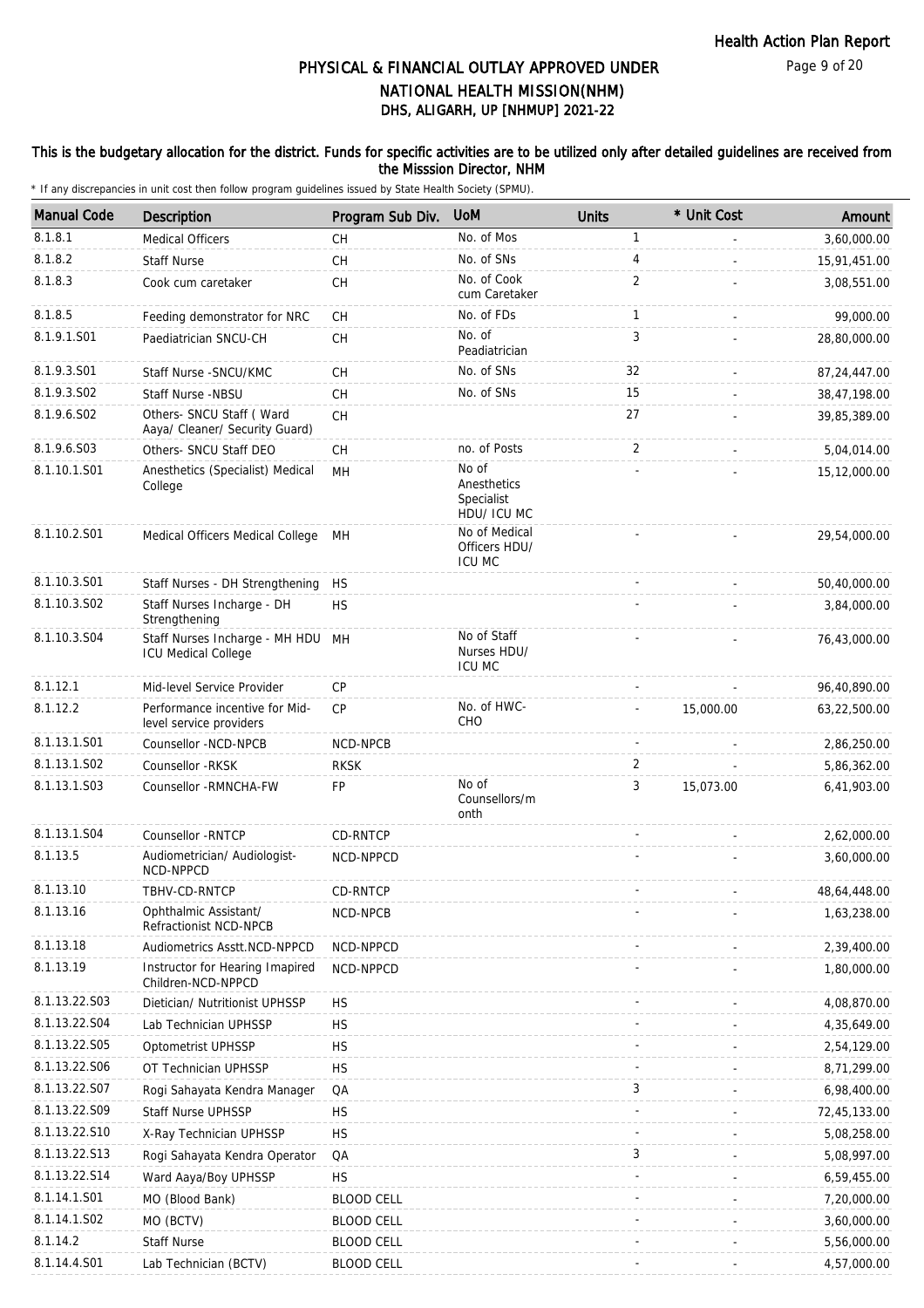Page 10 of 20

# DHS, ALIGARH, UP [NHMUP] 2021-22 PHYSICAL & FINANCIAL OUTLAY APPROVED UNDER NATIONAL HEALTH MISSION(NHM)

### This is the budgetary allocation for the district. Funds for specific activities are to be utilized only after detailed guidelines are received from the Misssion Director, NHM

| <b>Manual Code</b> | <b>Description</b>                                                                           | Program Sub Div.  | <b>UoM</b>                                             | <b>Units</b> | * Unit Cost  | Amount       |
|--------------------|----------------------------------------------------------------------------------------------|-------------------|--------------------------------------------------------|--------------|--------------|--------------|
| 8.1.14.4.S02       | Lab Technician (BB)                                                                          | <b>BLOOD CELL</b> |                                                        |              |              | 11,65,000.00 |
| 8.1.14.5.S02       | Others- Lab Technicians                                                                      | <b>BLOOD CELL</b> |                                                        |              |              | 6,53,000.00  |
| 8.1.14.5.S03       | Others-Lab Attendant                                                                         | <b>BLOOD CELL</b> |                                                        |              |              | 6,80,000.00  |
| 8.1.14.5.S04       | Others-Social Worker/PRO                                                                     | <b>BLOOD CELL</b> |                                                        |              |              | 4,35,000.00  |
| 8.1.14.5.S05       | Others-Lab Attendant - BSU                                                                   | <b>BLOOD CELL</b> |                                                        |              |              | 5,19,000.00  |
| 8.1.14.5.S06       | Others-Lab Attendant - BCTV                                                                  | <b>BLOOD CELL</b> |                                                        |              |              | 1,01,000.00  |
| 8.1.16.2.S01       | Cold Chain Handlers                                                                          | <b>RI</b>         |                                                        |              |              | 4,20,966.00  |
| 8.1.16.2.S02       | Technician / Trfeigerator<br>Machinic                                                        | RI                |                                                        |              |              | 3,51,691.00  |
| 8.1.16.6.S01       | Data Entry Operator BB                                                                       | <b>BLOOD CELL</b> |                                                        |              |              | 3,91,000.00  |
| 8.1.16.7.S01       | Driver BCTV                                                                                  | <b>BLOOD CELL</b> |                                                        |              |              | 1,76,000.00  |
| 8.1.16.7.S02       | Sweeper- NCD- Blood bank                                                                     | <b>BLOOD CELL</b> |                                                        |              |              | 1,44,000.00  |
| 8.1.16.7.S03       | Sweeper-NCD-Blood Storage<br>Unit                                                            | <b>BLOOD CELL</b> |                                                        |              |              | 4,33,000.00  |
| 8.1.16.7.S05       | Cleaner -NRC                                                                                 | <b>CH</b>         | no. of Posts                                           | $\mathbf{1}$ |              | 1,78,831.00  |
| 8.1.16.7.S07       | Vaccine Store Keeper                                                                         | R <sub>l</sub>    |                                                        |              |              | 4,67,006.00  |
| 8.4.5              | Performance reward if any                                                                    | FP                | No of Distrcts                                         | 4            | 50,000.00    | 1,60,000.00  |
| 8.4.7              | Incentive to provider for PPIUCD FP<br>services @Rs 150 per PPIUCD<br>insertion              |                   | No of Cases                                            | 11865        | 150.00       | 17,79,750.00 |
| 8.4.8              | Incentive to provider for PAIUCD FP<br>Services @Rs 150 per PAIUCD<br>insertion              |                   | No of Cases                                            | 304          | 150.00       | 45,600.00    |
| 8.4.9              | Team based incentives for<br>Health & Wellness Centers<br>(H&WC Sub Center)                  | CP                | No of HWC                                              |              | 11,000.00    | 46,36,500.00 |
| 8.4.10             | Team based incentives for<br>Health & Wellness Centers<br>(H&WC PHC)                         | CP                | No of HWC                                              |              | 11,000.00    | 17,65,000.00 |
| 8.4.11             | Incentives under NVHCP for MO, CD-NVHCP<br>Pharmacist and LT                                 |                   |                                                        |              |              | 1,27,200.00  |
| 8.4.12.S01         | HRP identification and follow up<br>for ANM                                                  | MH                | No of HRP                                              | 5800         | 200.00       | 11,60,000.00 |
| 8.4.12.S03         | Performance based Incentives to FP<br>RMNCHA Counselors in Family<br>Planning                |                   | No of Cases                                            | 428          | 50.00        | 21,400.00    |
| 8.4.12.S04         | RI Cold chain handlers incentive                                                             | <b>RI</b>         | Lumpsump                                               | 34           | 2,400.00     | 9,79,200.00  |
| 9.1.1.A3           | Setting up of EmOC Training<br>Centres                                                       | Training          | No of<br>CEMONC<br>Training                            |              |              | 44,00,000.00 |
| 9.1.1.A4           | Setting up of Life saving<br>Anaesthesia skills Training<br>Centres                          | MН                | No of Life<br>saving<br>Anaesthesia<br>skills Training |              |              | 66,00,000.00 |
| 9.2.1.1.7          | Training of Staff Nurses/ANMs /<br>LHVs in SBA                                               | Nursing           |                                                        | 1            | 10,86,520.00 | 10,86,520.00 |
| 9.2.1.2.4          | Orienation activities on vitamin A CH<br>supplemenation and Anemia<br>Mukta Bharat Programme |                   | No of Batch                                            | 28           |              | 99,736.00    |
| 9.2.1.2.5          | Child Death Review Trainings                                                                 | CH                | No of Batch                                            | 4            | 28,000.00    | 1,12,000.00  |
| 9.2.1.2.20         | Orientation on National<br>Deworming Day                                                     | <b>RKSK</b>       | per participant                                        | 188          | 100.00       | 3,76,640.00  |
| 9.2.1.3.2.S01      | <b>Qtr.Review/orientation meeting</b><br>at Block Level for ANM                              | <b>FP</b>         | No of<br>Orientation<br>meeting                        | 48           | 1,000.00     | 48,000.00    |
| 9.2.1.3.2.S02      | Otr. Review/orientation meeting<br>of ASHA/ANM OF 20 Urban<br>District at Districts Level    | <b>FP</b>         | No of<br>Orientation<br>meeting                        | 18           | 2,000.00     | 1,44,000.00  |
| 9.2.1.3.17         | Training of Medical officers                                                                 | FP                | No of Batch                                            | $\mathbf{1}$ | 1,41,625.00  | 1,41,625.00  |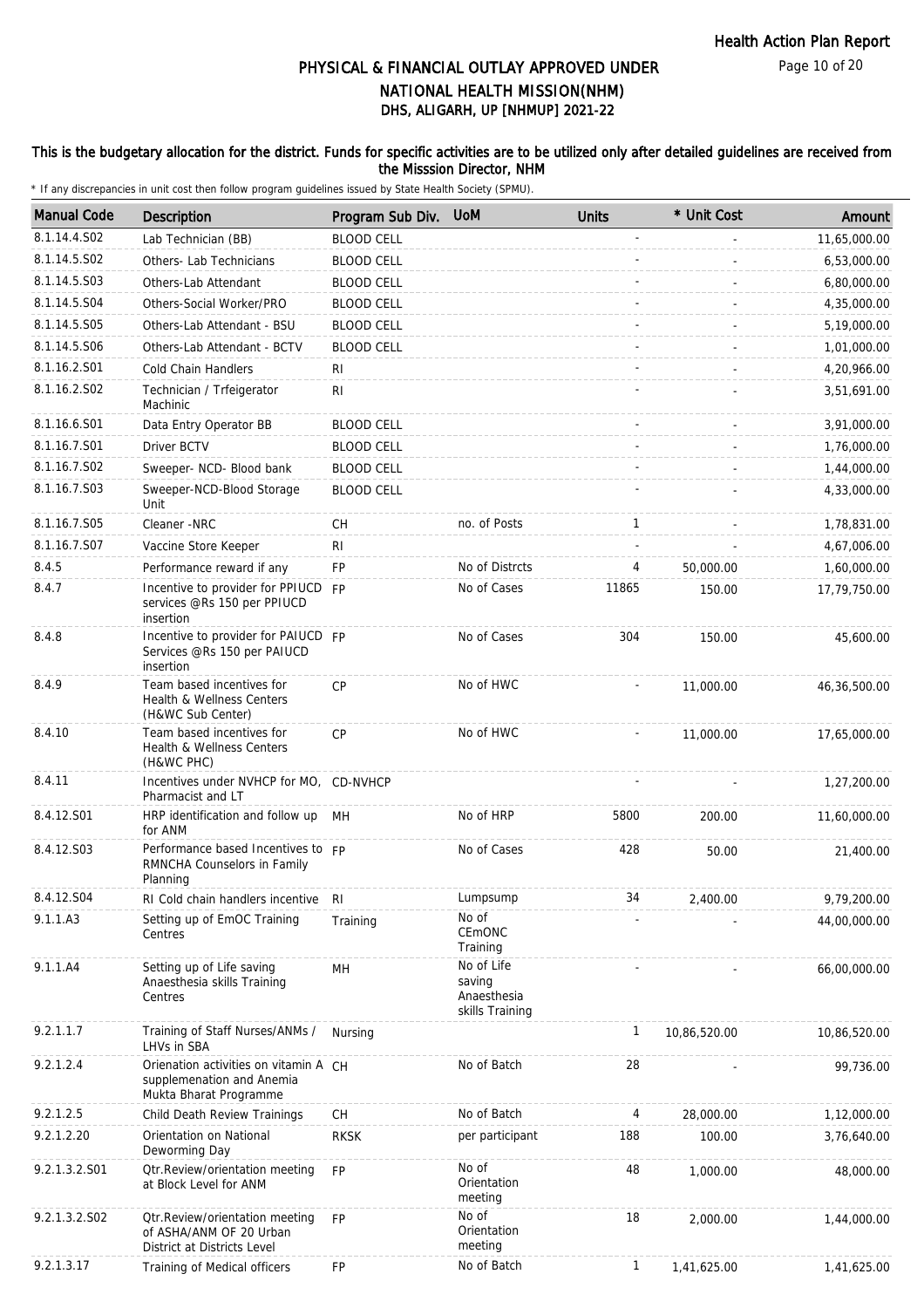#### This is the budgetary allocation for the district. Funds for specific activities are to be utilized only after detailed guidelines are received from the Misssion Director, NHM

| <b>Manual Code</b> | <b>Description</b>                                                                                             | Program Sub Div. | <b>UoM</b>            | <b>Units</b> | * Unit Cost | Amount       |
|--------------------|----------------------------------------------------------------------------------------------------------------|------------------|-----------------------|--------------|-------------|--------------|
|                    | (PPIUCD insertion training)                                                                                    |                  |                       |              |             |              |
| 9.2.1.3.19         | Training of Nurses (Staff<br>Nurse/LHV/ANM) (PPIUCD<br>insertion training)                                     |                  | No of batches         | 5            | 85,550.00   | 4,28,625.00  |
| 9.2.1.3.23         | Training of Medical officers<br>(Injectible Contraceptive<br>Trainings)                                        | <b>FP</b>        | No of Batch           | 1            | 41,800.00   | 41,800.00    |
| 9.2.1.3.24         | Training of AYUSH doctors<br>(Injectible Contraceptive<br>Trainings)                                           | <b>FP</b>        | No of Batch           | $\mathbf{1}$ | 22,800.00   | 22,800.00    |
| 9.2.1.3.25         | Training of Nurses (Staff<br>Nurse/LHV/ANM) (Injectible<br>Contraceptive Trainings)                            | <b>FP</b>        | No of Batch           | 2            | 35,800.00   | 71,600.00    |
| 9.2.1.3.27.S01     | FP-LMIS training-Urban Staffs<br>and others                                                                    | <b>FP</b>        |                       | $\mathbf{1}$ | 46,900.00   | 46,900.00    |
| 9.2.1.3.27.S02     | FP-LMIS training- ASHA Sangni<br>Refresher                                                                     | <b>FP</b>        |                       | 4            | 4,900.00    | 19,600.00    |
| 9.2.1.4.13.C       | Any other (please specify) Kishor RKSK<br>Swasyhya Manch                                                       |                  | No of Events          | 26           | 5.000.00    | 1,30,000.00  |
| 9.2.1.7.1.S01      | Training under Immunisation-<br><b>CCH</b>                                                                     | R <sub>1</sub>   | Lumpsump              |              |             | 1,21,000.00  |
| 9.2.1.7.1.S02      | Training under Immunisation-<br>Data Handler                                                                   | RI               | Lumpsump              |              |             | 17,000.00    |
| 9.2.1.7.1.S03      | Training under Immunisation-<br><b>Health Worker</b>                                                           | R <sub>1</sub>   | Lumpsump              |              |             | 5,54,400.00  |
| 9.2.2.6.1          | Quality Assurance Training<br>(including training for internal<br>assessors at State and District<br>levels)   | QA               | No of Batch           | 1            |             | 75,000.00    |
| 9.2.2.6.3          | Kayakalp Trainings                                                                                             | QA               | <b>Districts</b>      | $\mathbf{1}$ | 33,000.00   | 33,000.00    |
| 9.2.2.7.2          | Training cum review meeting for MIS<br>HMIS & MCTS at District level                                           |                  | No of<br>Participants |              |             | 57,420.00    |
| 9.2.2.7.3          | Training cum review meeting for MIS<br>HMIS & MCTS at Block level                                              |                  | No of<br>Participants |              |             | 2,46,000.00  |
| 9.2.2.7.4          | Training cum review meeting for MIS<br>HMIS & MCTS at Division Level                                           |                  | No of<br>Participants |              |             | 20,000.00    |
| 9.2.2.8.1          | Training on CPCH for CHOs                                                                                      | Nursing          | Lumpsump              | 2            |             | 76,81,000.00 |
| 9.2.2.8.2          | Multi-skilling of ASHA, MPW ay<br>HWCs (SHC & PHC)                                                             | CP               | Lumpsump              |              |             | 17,40,000.00 |
| 9.2.2.8.5.S01      | Training of MPW and Asha                                                                                       | <b>CP</b>        |                       |              |             | 3,10,000.00  |
| 9.2.2.8.5.S02      | Training of MO and SN                                                                                          | <b>CP</b>        |                       |              |             | 5,42,500.00  |
| 9.2.2.8.5.S03      | Cost of Yoga Sessions                                                                                          | <b>CP</b>        |                       |              |             | 5,11,500.00  |
| 9.2.3.1.5          | Data Managers (2days)                                                                                          | CD-IDSP          |                       |              |             | 18,400.00    |
| 9.2.3.2.1          | Training / Capacity Building<br>(Malaria)                                                                      | CD-NVBDCP        |                       |              |             | 2,01,600.00  |
| 9.2.3.4.1          | Trainings under RNTCP                                                                                          | CD-RNTCP         |                       |              |             | 4,80,000.00  |
| 9.2.3.4.2          | CME (Medical Colleges)                                                                                         | CD-RNTCP         |                       |              |             | 50,000.00    |
| 9.2.3.5.5          | 1 day training of DEO of the<br>Treatment sites (MTC/TCs)                                                      | CD-NVHCP         |                       |              |             | 3,000.00     |
| 9.2.4.2.1          | Training of PHC Medical Officers,<br>Nurses, Paramedical Workers &<br>Other Health Staff working<br>under NMHP | NCD-NMHP         | No of Distrcts        | 1            |             | 50,000.00    |
| 9.2.4.3.1          | Training of doctors and staff at<br>DH Level under NPHCE                                                       | NCD-NPHCE        |                       | $\mathbf{1}$ |             | 40,000.00    |
| 9.2.4.4.1          | Trainings for District Tobacco<br>Control Centre                                                               | NCD-NTCP         |                       | $\mathbf{1}$ |             | 1,00,000.00  |
| 9.2.4.5.2          | District NCD Cell                                                                                              | NCD-NPCDCS       |                       | $\mathbf{1}$ |             | 2,00,000.00  |
| 9.2.4.9            | Trainings of Medical Officers,<br>Health Workers and Programme                                                 | NCD-NPCCHH       |                       | 1            |             | 70,000.00    |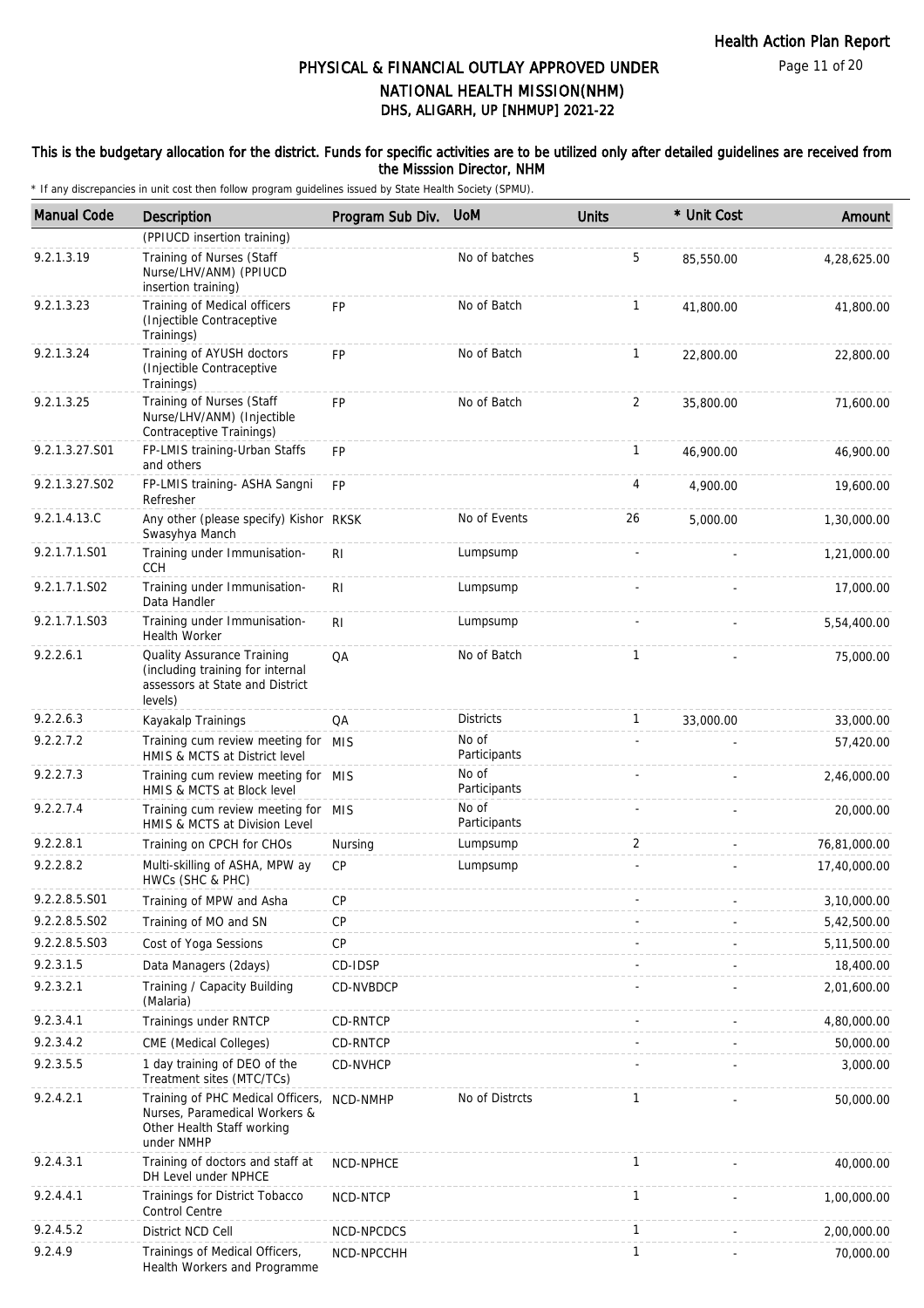Page 12 of 20

# DHS, ALIGARH, UP [NHMUP] 2021-22 PHYSICAL & FINANCIAL OUTLAY APPROVED UNDER NATIONAL HEALTH MISSION(NHM)

#### This is the budgetary allocation for the district. Funds for specific activities are to be utilized only after detailed guidelines are received from the Misssion Director, NHM

| <b>Manual Code</b> | Description                                                                                                                                                 | Program Sub Div.  | <b>UoM</b>         | <b>Units</b> | * Unit Cost | Amount       |
|--------------------|-------------------------------------------------------------------------------------------------------------------------------------------------------------|-------------------|--------------------|--------------|-------------|--------------|
|                    | officers under NPCCHH                                                                                                                                       |                   |                    |              |             |              |
| 9.5.29.13.S04.02   | Scaling up Nurse Mentoring<br>Program Honorarium                                                                                                            | Nursing           |                    | 1            |             | 7,20,000.00  |
| 9.5.29.13.S04.03   | Scaling up Nurse Mentoring<br>Program Yearly TA DA                                                                                                          | Nursing           |                    | $\mathbf{1}$ |             | 36,000.00    |
| 9.5.29.13.S04.04   | Scaling up Nurse Mentoring<br>Program Register                                                                                                              | Nursing           |                    | 1            |             | 3,000.00     |
| 9.5.29.13.S04.07   | Scaling up Nurse Mentoring<br>Program Divisional Dakshta<br>Training                                                                                        | Nursing           |                    | $\mathbf{1}$ |             | 80,000.00    |
| 9.2.3.6.1          | Trainings of Medical Officers and CD-NRCP<br>Health Workers under NRCP                                                                                      |                   |                    |              |             | 72,450.00    |
| 10.1.1.S01         | Community Base Maternal death MH<br>Review                                                                                                                  |                   | No of CBMDR        | 220          |             | 1,32,000.00  |
| 10.1.1.S02         | Incentive for 1st Responder<br>Maternal Death                                                                                                               | MH                | No of<br>Responder | 66           |             | 66,000.00    |
| 10.1.2             | Child Death Review                                                                                                                                          | CH                | No of Distrcts     | $\mathbf{1}$ |             | 11,97,900.00 |
| 10.3.1.2           | Sentinel surveillance Hospital<br>recurrent                                                                                                                 | CD-NVBDCP         |                    |              |             | 2,00,000.00  |
| 11.1.2.4.S01       | Celebration of New Born Care<br>Week                                                                                                                        | <b>IEC</b>        | No of Distrcts     |              | 25,000.00   | 25,000.00    |
| 11.1.2.4.S02       | Celebration of Breastfeeding<br>Week                                                                                                                        | <b>IEC</b>        |                    |              | 40,000.00   | 40,000.00    |
| 11.2.1.1           | Media Mix of Mid Media/ Mass<br>Media                                                                                                                       | <b>IEC</b>        |                    | 13           |             | 1,40,000.00  |
| 11.1.3.1           | Media Mix of Mid Media/ Mass<br>Media                                                                                                                       | <b>IEC</b>        |                    |              |             | 36,000.00    |
| 11.1.3.3           | IEC & promotional activities for<br>World Population Day<br>celebration                                                                                     | <b>FP</b>         | No of Events       | 13           |             | 1,88,000.00  |
| 11.1.3.4           | IEC & promotional activities for<br>Vasectomy Fortnight celebration                                                                                         | <b>FP</b>         | No of Events       | 13           |             | 1,28,000.00  |
| 11.1.3.6           | Any Other IEC/BCC activities FP                                                                                                                             | <b>IEC</b>        |                    | $\sim$       |             | 26,750.00    |
| 11.1.5.2           | Any other IEC/BCC activities<br>(Wall Painting, Banner & Poster)                                                                                            | R <sub>l</sub>    | Lumpsump           |              |             | 2,76,030.00  |
| 11.1.6.1.S01       | Creating awareness on declining FP<br>sex ratio issue (PNDT)- Block<br>Level                                                                                |                   | No of Events       | 12           | 10,000.00   | 1,20,000.00  |
| 11.1.6.1.S02       | Creating awareness on declining FP<br>sex ratio issue (PNDT) - District<br>Level                                                                            |                   | No of Events       | 1            | 25,000.00   | 25,000.00    |
| 11.1.6.1.S03       | Creating awareness on declining FP<br>sex ratio issue (PNDT)-Division<br>Level                                                                              |                   | No of Events       | $\mathbf{1}$ | 50,000.00   | 50,000.00    |
| 11.1.7.1           | Health Education & Publicity for<br><b>NIDDCP</b>                                                                                                           | NCD-NIDDCP        | <b>Districts</b>   |              |             | 13,000.00    |
| 11.10.1.S04        | <b>VBD Promotional Activities</b>                                                                                                                           | <b>BLOOD CELL</b> |                    |              |             | 30,000.00    |
| 11.2.4             | IEC activities for Health &<br>Wellness centre (H&WC)                                                                                                       | CP                |                    |              |             | 59,00,000.00 |
| 11.3.4             | IEC/BCC under NRCP: Rabies<br>Awareness and DO'S and Don'ts<br>in the event of Animal Bites                                                                 | CD-NRCP           |                    |              |             | 4,17,508.00  |
| 11.3.6             | <b>IEC/BCC under NVHCP</b>                                                                                                                                  | CD-NVHCP          |                    |              |             | 60,000.00    |
| 11.4.6             | IEC/BCC under NOHP                                                                                                                                          | NCD-NPCDCS        |                    | 1            |             | 5,00,000.00  |
| 11.4.7             | <b>IEC on Climate Sensitive</b><br>Diseases at Block, District and<br>State level - Air pollution, Heat<br>and other relevant Climate<br>Sensitive diseases | NCD-NPCCHH        |                    | $\mathbf{1}$ |             | 1,00,000.00  |
| 11.2.7.4           | Places covered with hoardings/<br>bill boards/ signage etc.                                                                                                 | IEC               |                    |              | 4,500.00    | 6,48,000.00  |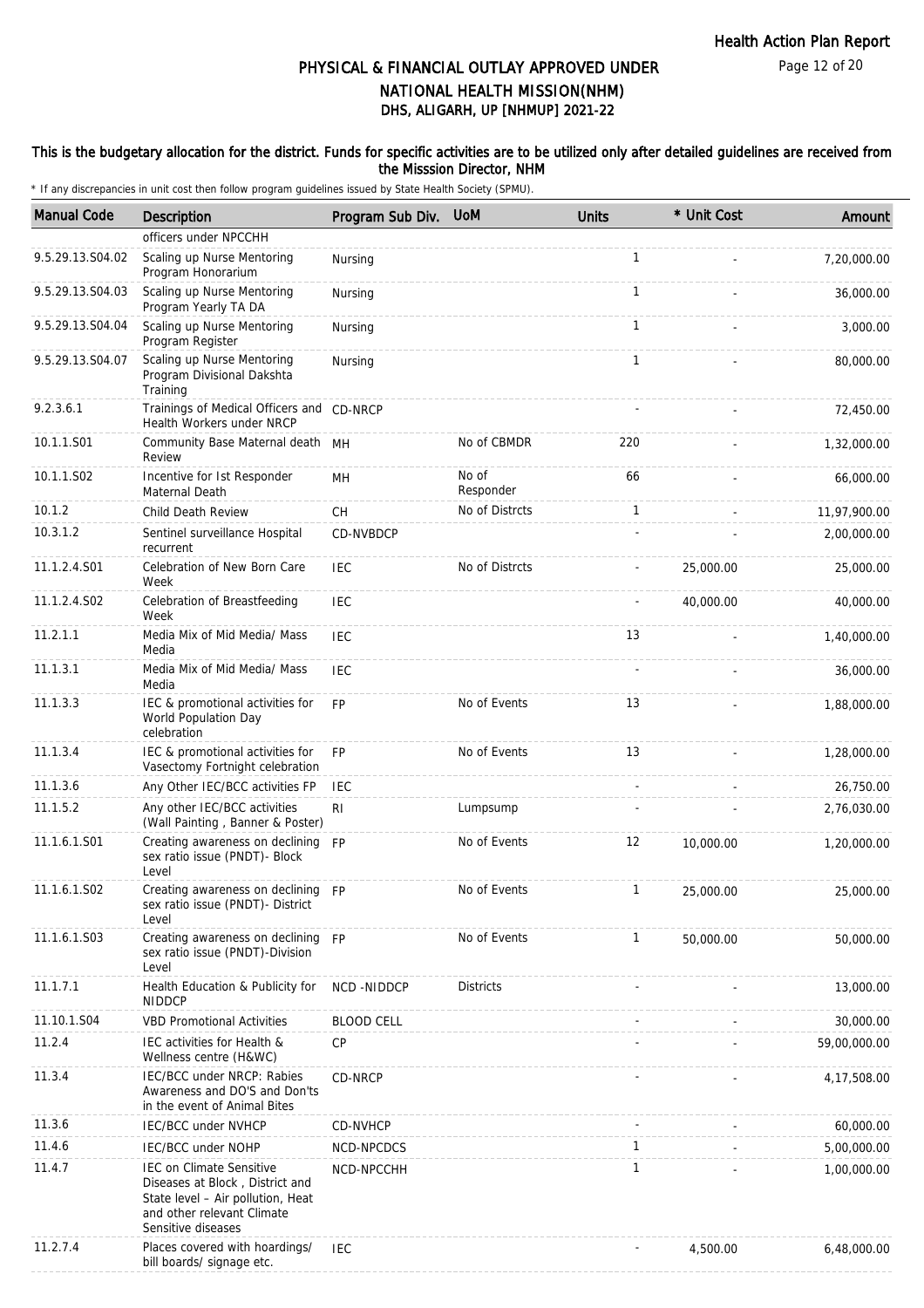Page 13 of 20

## DHS, ALIGARH, UP [NHMUP] 2021-22 PHYSICAL & FINANCIAL OUTLAY APPROVED UNDER NATIONAL HEALTH MISSION(NHM)

#### This is the budgetary allocation for the district. Funds for specific activities are to be utilized only after detailed guidelines are received from the Misssion Director, NHM

| <b>Manual Code</b> | Description                                                                                                                                             | Program Sub Div. | <b>UoM</b>                    | <b>Units</b> | * Unit Cost | Amount       |
|--------------------|---------------------------------------------------------------------------------------------------------------------------------------------------------|------------------|-------------------------------|--------------|-------------|--------------|
| 11.2.7.5           | Usage of Folk media such as<br>Nukkad Natak/ mobile audio<br>visual services/ local radio etc.                                                          | <b>IEC</b>       |                               |              |             | 2.16.000.00  |
| 11.2.7.7           | State-level IEC Campaigns/Other IEC<br><b>IEC Campaigns</b>                                                                                             |                  |                               |              |             | 2,90,000.00  |
| 11.3.1.1           | <b>IEC/BCC</b> for Malaria                                                                                                                              | CD-NVBDCP        |                               |              |             | 55,000.00    |
| 11.3.1.2           | IEC/BCC for Social mobilization<br>(Dengue and Chikungunya)                                                                                             | CD-NVBDCP        |                               |              |             | 20,000.00    |
| 11.3.2.1           | IEC/BCC: Mass media, Outdoor<br>media, Rural media, Advocacy<br>media for NLEP                                                                          | CD-NLEP          |                               |              |             | 98,000.00    |
| 11.3.3.1           | ACSM (State & district)                                                                                                                                 | CD-RNTCP         |                               |              |             | 2,30,000.00  |
| 11.3.3.2           | TB Harega Desh Jeetega<br>Compaign                                                                                                                      | CD-RNTCP         |                               |              |             | 50,000.00    |
| 11.4.2.1           | Translation of IEC material and<br>distribution                                                                                                         | NCD-NMHP         | No of Distrcts                | $\mathbf{1}$ |             | 4,00,000.00  |
| 11.4.3.2           | Celebration of days-ie<br>International Day for older<br>persons                                                                                        | NCD-NPHCE        |                               | $\mathbf{1}$ |             | 2,00,000.00  |
| 11.4.4.1           | <b>IEC/SBCC for NTCP</b>                                                                                                                                | NCD-NTCP         |                               | $\mathbf{1}$ |             | 7,00,000.00  |
| 11.4.5.2           | IEC/BCC for District NCD Cell                                                                                                                           | NCD-NPCDCS       | No of Distrcts                | $\mathbf{1}$ |             | 3,00,000.00  |
| 11.4.5.3           | IEC/BCC activities for Universal<br>Screening of NCDs                                                                                                   | NCD-NPCDCS       | No of Sub<br>Centre           | $\mathbf{1}$ |             | 17,60,000.00 |
| 11.4.9.1.1         | <b>IEC for NPPCD</b>                                                                                                                                    | NCD-NPPCD        | Lumpsump                      |              |             | 1,00,000.00  |
| 11.2.7.2           | <b>Targeting Naturally Occurring</b><br>Gathering of People/ Health Mela                                                                                | <b>IEC</b>       |                               |              |             | 5,91,000.00  |
| 11.4.10.1          | <b>IEC for DH</b>                                                                                                                                       | NCD-NPCDCS       |                               | $\mathbf{1}$ |             | 1,00,000.00  |
| 12.1.1.1           | Printing of MDR formats                                                                                                                                 | MН               | No of format                  | 250          |             | 7,500.00     |
| 12.1.1.2           | Printing of MCP cards, safe<br>motherhood booklets etc.                                                                                                 | MH               | No of MCP<br>card             | 108700       |             | 18,47,900.00 |
| 12.1.1.3           | Printing of labor room registers<br>and casesheets/ LaQshya related<br>printing                                                                         | MH               | No of Case<br>sheet           | 58000        |             | 5,80,000.00  |
| 12.1.1.4           | Printing cost for MAA<br>programme                                                                                                                      | <b>CH</b>        | No of Distrcts                | $\mathbf{1}$ |             | 38,028.00    |
| 12.1.1.5           | Any other (Printing of CAC<br>Format)                                                                                                                   | <b>FP</b>        | No of format                  | 375          |             | 56,250.00    |
| 12.1.2.4           | Printing of Child Death Review<br>formats                                                                                                               | <b>CH</b>        | No of format                  | 111150       |             | 55,575.00    |
| 12.1.2.5           | Printing of compliance cards and<br>reporting formats for National<br>Iron Plus Initiative-for 6-59<br>months age group and for 5-10<br>years age group | <b>CH</b>        | No of Register<br>/ Formats   | $\mathbf{1}$ |             | 41,197.00    |
| 12.1.2.6           | Printing of IEC materials and<br>reporting formats etc. for<br>National Deworming Day                                                                   | <b>RKSK</b>      |                               | 14716        |             | 8,13,410.00  |
| 12.1.2.7           | Printing of IEC Materials and<br>monitoring formats for IDCF                                                                                            | CH               | No of Distrcts                | $\mathbf{1}$ |             | 1,18,000.00  |
| 12.1.2.10          | Printing (SNCU data<br>management)                                                                                                                      | <b>CH</b>        | No of Units                   | 2            |             | 2,00,000.00  |
| 12.1.2.11          | Printing of HBNC referral cards<br>and other formats                                                                                                    | <b>CH</b>        | No of format                  | 710906       |             | 3,55,453.00  |
| 12.1.3.3           | Printing of FP Manuals,<br>Guidelines, etc.                                                                                                             | FP               | Lumpsump                      | $\mathbf{1}$ |             | 3,31,700.00  |
| 12.1.6.1           | Printing and dissemination of<br>Immunization cards, tally sheets,<br>monitoring forms etc.                                                             | <b>RI</b>        | No of<br><b>Benificieries</b> | 131064       |             | 13,10,640.00 |
| 12.3.4             | Printing for formats/registers<br>under NVHCP                                                                                                           | CD-NVHCP         |                               |              |             | 11,000.00    |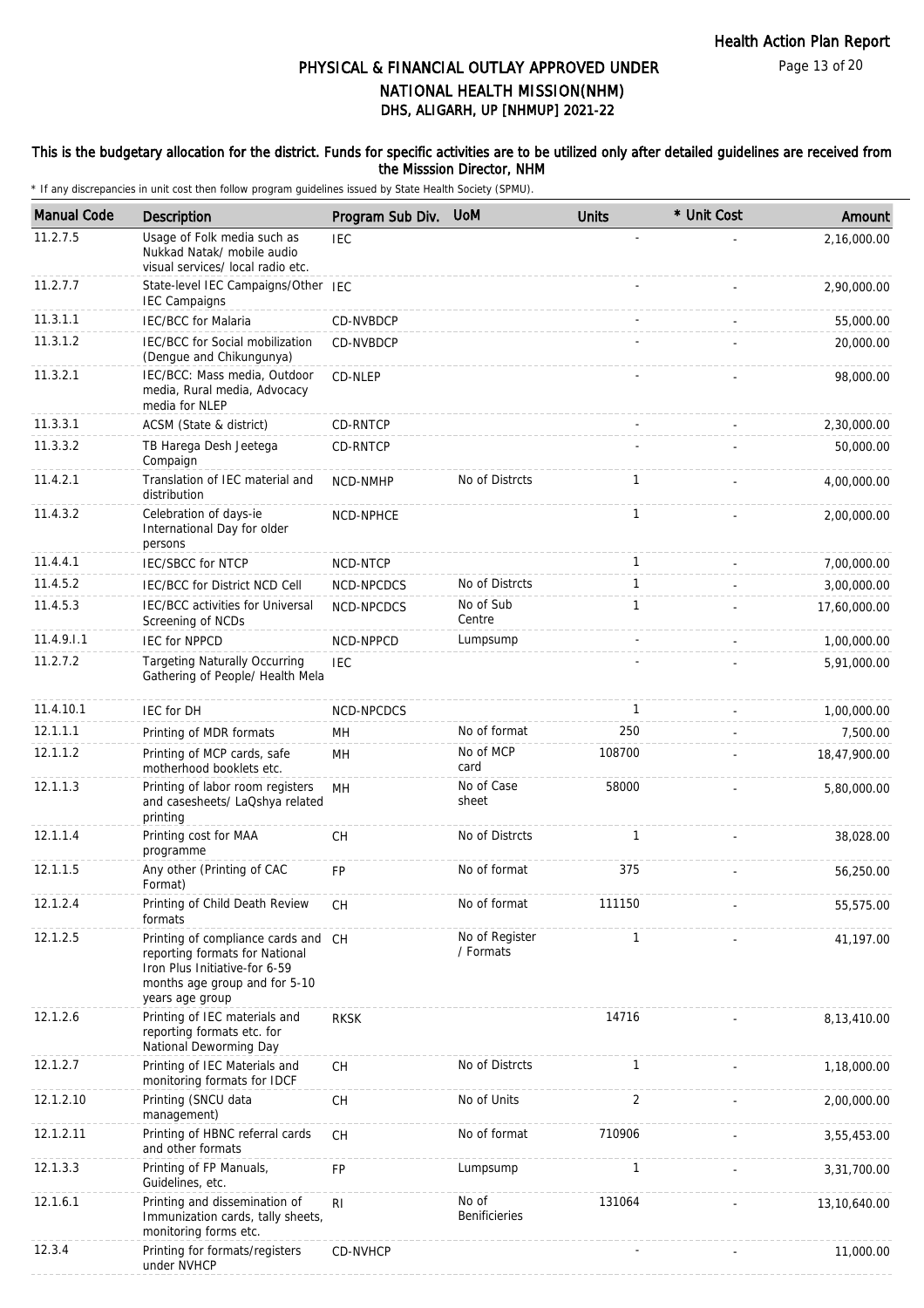#### This is the budgetary allocation for the district. Funds for specific activities are to be utilized only after detailed guidelines are received from the Misssion Director, NHM

| <b>Manual Code</b> | <b>Description</b>                                                                        | Program Sub Div.  | <b>UoM</b>         | <b>Units</b> | * Unit Cost | Amount         |
|--------------------|-------------------------------------------------------------------------------------------|-------------------|--------------------|--------------|-------------|----------------|
| 12.3.5.1           | Printing of form P,L, S under<br>IDSP progrm                                              | CD-IDSP           |                    |              |             | 65,520.00      |
| 12.3.6             | Printing fo formats for<br>monitoring and surrveilence<br><b>NRCP</b>                     | CD-NRCP           |                    |              |             | 1,70,169.00    |
| 12.2.8.S02         | Printing of Sub Centre and<br><b>VHSNC Register</b>                                       | <b>CP</b>         |                    |              |             | 1,88,130.00    |
| 12.2.2.1           | Printing of ASHA diary                                                                    | <b>CP</b>         | No of ASHA &<br>AF |              |             | 5,49,675.00    |
| 12.2.2.2           | Printing of ASHA Modules and<br>formats                                                   | <b>CP</b>         | Lumpsump           |              |             | 1, 12, 275.00  |
| 12.2.2.3           | Printing of CBAC format                                                                   | CP                |                    |              |             | 25,77,150.00   |
| 12.2.3.1           | Printing of cards for screening of<br>children for hemoglobinopathies                     | <b>BLOOD CELL</b> | Lumpsump           |              |             | 50,000.00      |
| 12.2.4.1           | Printing of HMIS Formats                                                                  | <b>MIS</b>        | Lumpsump           |              |             | 96,042.00      |
| 12.2.4.3           | Printing of MCTS follow-up<br>formats/ services due list/ work<br>plan                    | <b>MIS</b>        | No of ASHA         | 2850         |             | 1,02,596.00    |
| 12.2.5.1           | Printing Activites for Ayushman<br>Bharat H&WC                                            | <b>CP</b>         | No.of Register     |              |             | 26,100.00      |
| 12.3.1.3           | Printing of recording and<br>reporting forms/registers for<br>Malaria                     | CD-NVBDCP         |                    |              |             | 25,000.00      |
| 12.3.2.1           | Printing works                                                                            | CD-NLEP           |                    |              |             | 25,000.00      |
| 12.3.3.1           | Printing (ACSM)                                                                           | CD-RNTCP          |                    |              |             | 5,40,000.00    |
| 12.3.3.2           | Printing                                                                                  | CD-RNTCP          |                    |              |             | 4,20,000.00    |
| 12.4.4.1           | Printing of Challan Books under<br><b>NTCP</b>                                            | NCD-NTCP          |                    | $\mathbf{1}$ |             | 21,000.00      |
| 12.4.5.1           | Patient referral cards at PHC<br>Level                                                    | NCD-NPCDCS        | No of PHC          | 1            |             | 1,15,000.00    |
| 12.4.5.2           | Patient referral cards at Sub-<br>centre level                                            | NCD-NPCDCS        |                    |              |             | 4,38,750.00    |
| 12.4.5.3           | Printing activities for Universal<br>Screening of NCDs - printing of<br>cards and modules | NCD-NPCDCS        |                    | $\mathbf{1}$ |             | 17,60,000.00   |
| 13.1.1.6           | Any Other                                                                                 | QA                |                    | $\mathbf{1}$ |             | 3,00,000.00    |
| 13.2.1             | Assessments                                                                               | QA                | No of Units        |              | 8,000.00    | 24,000.00      |
| 13.2.2             | Kayakalp Awards                                                                           | QA                |                    | 9            |             | 7,00,000.00    |
| 14.1.1.3.S02       | Divisional Logistic Manager                                                               | FP                |                    | 1            |             | 5,29,200.00    |
| 14.1.1.3.S03       | District Logistic Manager                                                                 | FP                |                    | $\mathbf{1}$ |             | 4,63,050.00    |
| 14.2.3.S01         | Implementation of FP-LMIS<br>Division- Transportation Cost                                | FP                | Yearly             | 1            | 1,61,555.00 | 1,61,555.00    |
| 14.2.3.S02         | Implementation of FP-LMIS<br>District-Transportation Cost                                 | FP                | Yearly             | $\mathbf{1}$ | 74,973.00   | 74,973.00      |
| 14.2.4.1           | Alternative vaccine delivery in<br>hard to reach areas                                    | <b>RI</b>         | No of Session      | 10284        | 200.00      | 20,56,800.00   |
| 14.2.5             | Alternative Vaccine Delivery in<br>other areas                                            | R <sub>1</sub>    | No of Session      | 41100        | 90.00       | 36,99,000.00   |
| 14.2.6             | POL for vaccine delivery from<br>State to district and from district<br>to PHC/CHCs       | R <sub>1</sub>    | <b>Districts</b>   | $\mathbf{1}$ | 2,00,000.00 | 2,00,000.00    |
| 14.2.7             | Cold chain maintenance                                                                    | R <sub>l</sub>    | No of Points       |              |             | 55,000.00      |
| 14.2.11            | Vehicle Hiring (NTEP)                                                                     | CD-RNTCP          |                    |              |             | 1,76,000.00    |
| 14.2.13            | Sample transportation cost<br>under NVHCP                                                 | CD-NVHCP          |                    |              |             | 3,000.00       |
| 14.2.14.S01        | Other Oprational Cost for State,<br>Regional and District Drug Ware<br>Houses             | R <sub>1</sub>    |                    |              |             | 16,77,148.00   |
| 15.2.6.S05         | Honoraria for Pediatric Cardiac                                                           | <b>RBSK</b>       |                    | 1            |             | 2,54,49,000.00 |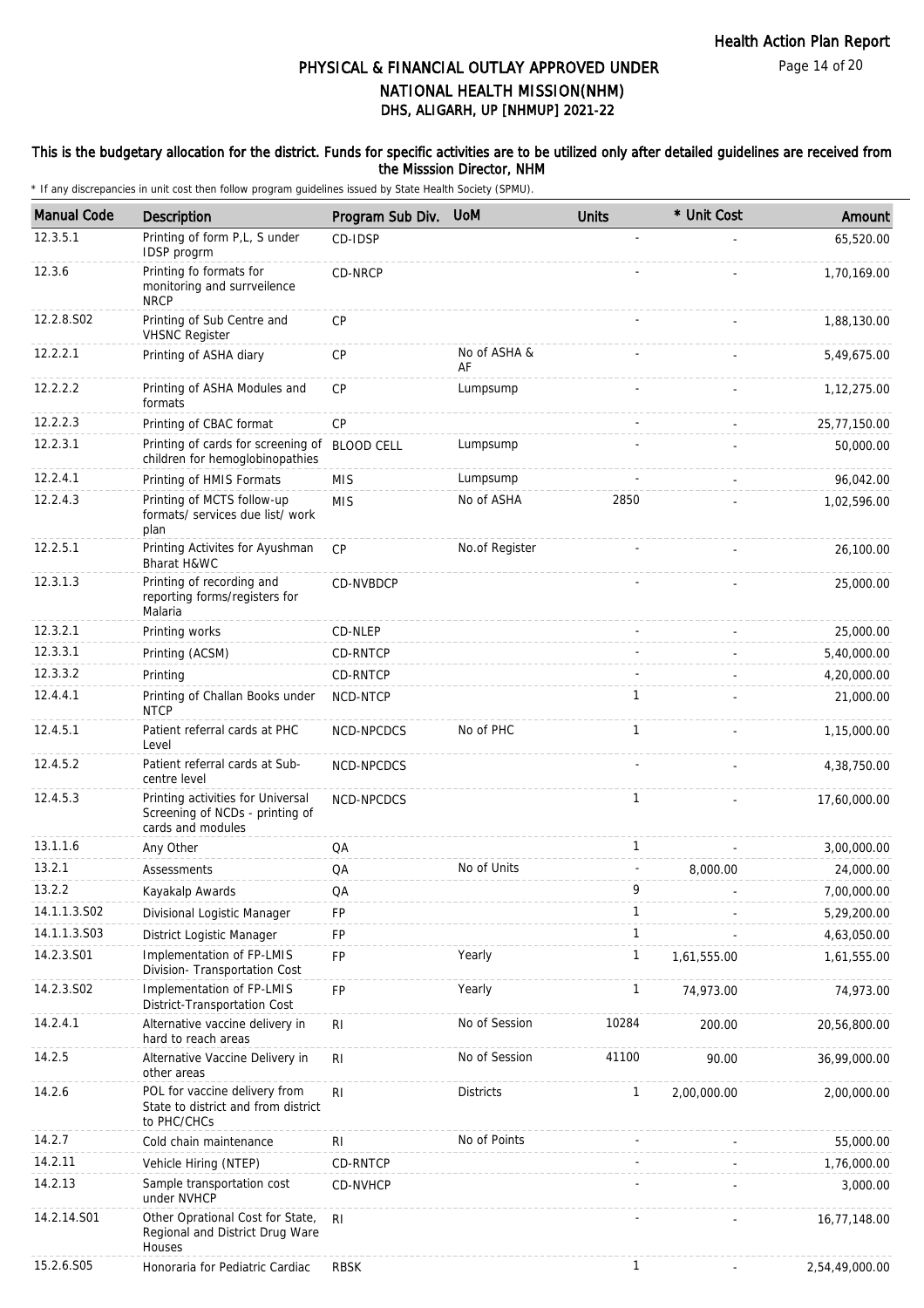Page 15 of 20

## DHS, ALIGARH, UP [NHMUP] 2021-22 PHYSICAL & FINANCIAL OUTLAY APPROVED UNDER NATIONAL HEALTH MISSION(NHM)

### This is the budgetary allocation for the district. Funds for specific activities are to be utilized only after detailed guidelines are received from the Misssion Director, NHM

| <b>Manual Code</b> | Description                                                                                                         | Program Sub Div. | <b>UoM</b>                                   | <b>Units</b> | * Unit Cost | Amount       |
|--------------------|---------------------------------------------------------------------------------------------------------------------|------------------|----------------------------------------------|--------------|-------------|--------------|
|                    | Unit-Aligarh                                                                                                        |                  |                                              |              |             |              |
| 15.2.6.S06         | Operational Cost for Pediatric<br>Cardiac Unit- Aligarh                                                             | <b>RBSK</b>      |                                              | $\mathbf{1}$ |             | 10,00,000.00 |
| 15.4.2             | Reimbursement for cataract<br>operation for NGO and Private<br>Practitioners                                        | NCD-NPCB         | No of Cases                                  |              |             | 74,12,640.00 |
| 15.4.3.1           | Diabetic Retinopathy                                                                                                | NCD-NPCB         | No of Cases                                  |              |             | 1,46,000.00  |
| 15.4.3.2           | childhood Blindness                                                                                                 | NCD-NPCB         | No of Cases                                  |              |             | 1,46,000.00  |
| 15.4.3.3           | Glaucoma                                                                                                            | NCD-NPCB         | No of Cases                                  |              |             | 1,46,000.00  |
| 15.4.3.4           | Keratoplastiy                                                                                                       | <b>NCD-NPCB</b>  | No of Cases                                  |              |             | 2,10,000.00  |
| 15.4.3.5           | Vitreoretinal Surgery                                                                                               | NCD-NPCB         | No of Cases                                  |              |             | 2,80,000.00  |
| 15.3.3.3           | Private Provider Incentive                                                                                          | CD-RNTCP         |                                              |              |             | 33,84,000.00 |
| 15.3.1.2           | Inter-sectoral convergence                                                                                          | CD-NVBDCP        |                                              |              |             | 7,000.00     |
| 16.1.1.1.1         | State                                                                                                               | PM               |                                              | 37           |             | 11,100.00    |
| 16.1.1.4           | Prepare detailed operational plan RBSK<br>for RBSK across districts<br>(including cost of plan)                     |                  | No of Block                                  | 12           | 500.00      | 6,000.00     |
| 16.1.1.6           | To develop micro plan at sub-<br>centre level                                                                       | R <sub>l</sub>   | No of Sub<br>Centre                          | 333          | 100.00      | 33,300.00    |
| 16.1.1.7           | For consolidation of micro plans<br>at block level                                                                  | R <sub>l</sub>   | No of Block                                  | 33           | 1,000.00    | 33,000.00    |
| 16.1.2.1.6         | Review meetings/ workshops<br>under RKSK                                                                            | <b>RKSK</b>      |                                              | 2            |             | 16,000.00    |
| 16.1.2.1.7         | RBSK Convergence/Monitoring<br>meetings                                                                             | <b>RBSK</b>      | No of<br>Meetings                            | 3            | 500.00      | 18,000.00    |
| 16.1.2.1.14        | Quarterly review meetings<br>exclusive for RI at district level<br>with Block MOs, CDPO, and<br>other stake holders | R <sub>l</sub>   | No. of<br>Participants                       | 620          |             | 62,000.00    |
| 16.1.2.1.15        | Quarterly review meetings<br>exclusive for RI at block level                                                        | RI               | Lumpsump                                     |              |             | 88,000.00    |
| 16.1.2.1.16        | <b>IDSP Meetings</b>                                                                                                | CD-IDSP          |                                              |              |             | 16,000.00    |
| 16.1.2.1.21        | Medical Colleges (Any meetings)                                                                                     | CD-RNTCP         |                                              |              |             | 10,000.00    |
| 16.1.2.1.22        | Monthly meeting with the<br>hospital staff                                                                          | NCD-NTCP         |                                              | 1            |             | 48,000.00    |
| 16.1.2.1.24        | Sensitization workshop/ Meeting<br>of the State Program Officers<br>and District level Health Officers              | NCD-NPCCHH       |                                              | 1            |             | 25,000.00    |
| 16.1.2.1.28.S01    | District Level MDR Review<br>Meeting                                                                                | MH               | No of District<br>level MDR<br>meetings      | 6            |             | 18,000.00    |
| 16.1.2.1.28.S02    | Divisional Level MDR Review<br>Meeting                                                                              | MН               | No of<br>Divisional<br>Level MDR<br>Meetings | 4            |             | 40,000.00    |
| 16.1.2.2.3         | State/ District Quality Assurance<br>Unit (Monitoring & Supervision)                                                | QA               |                                              |              |             | 7,80,000.00  |
| 16.1.2.2.12        | District NCD Cell                                                                                                   | NCD-NPCDCS       |                                              | $\mathbf{1}$ |             | 2,00,000.00  |
| 16.1.2.2.13        | Supervision and Monitoring                                                                                          | CD-RNTCP         |                                              |              |             | 8,00,000.00  |
| 16.1.2.2.16        | Monitoring and Surveillance<br>(review meetings, Travel) under<br><b>NRCP</b>                                       | CD-NRCP          |                                              |              |             | 50,000.00    |
| 16.1.2.S01         | Operational Cost and Mobilty<br>Support for District FPLMIS<br>Managers                                             | <b>FP</b>        | <b>Districts</b>                             | 2            |             | 3,12,000.00  |
| 16.1.3.1.1         | Mobility Support for SPMU/State                                                                                     | МE               |                                              |              |             | 1,14,000.00  |
| 16.1.3.1.4         | Mobility Costs for ASHA<br>Resource Centre/ASHA<br>Mentoring Group (Kindly Specify)                                 | <b>CP</b>        |                                              |              |             | 6,56,000.00  |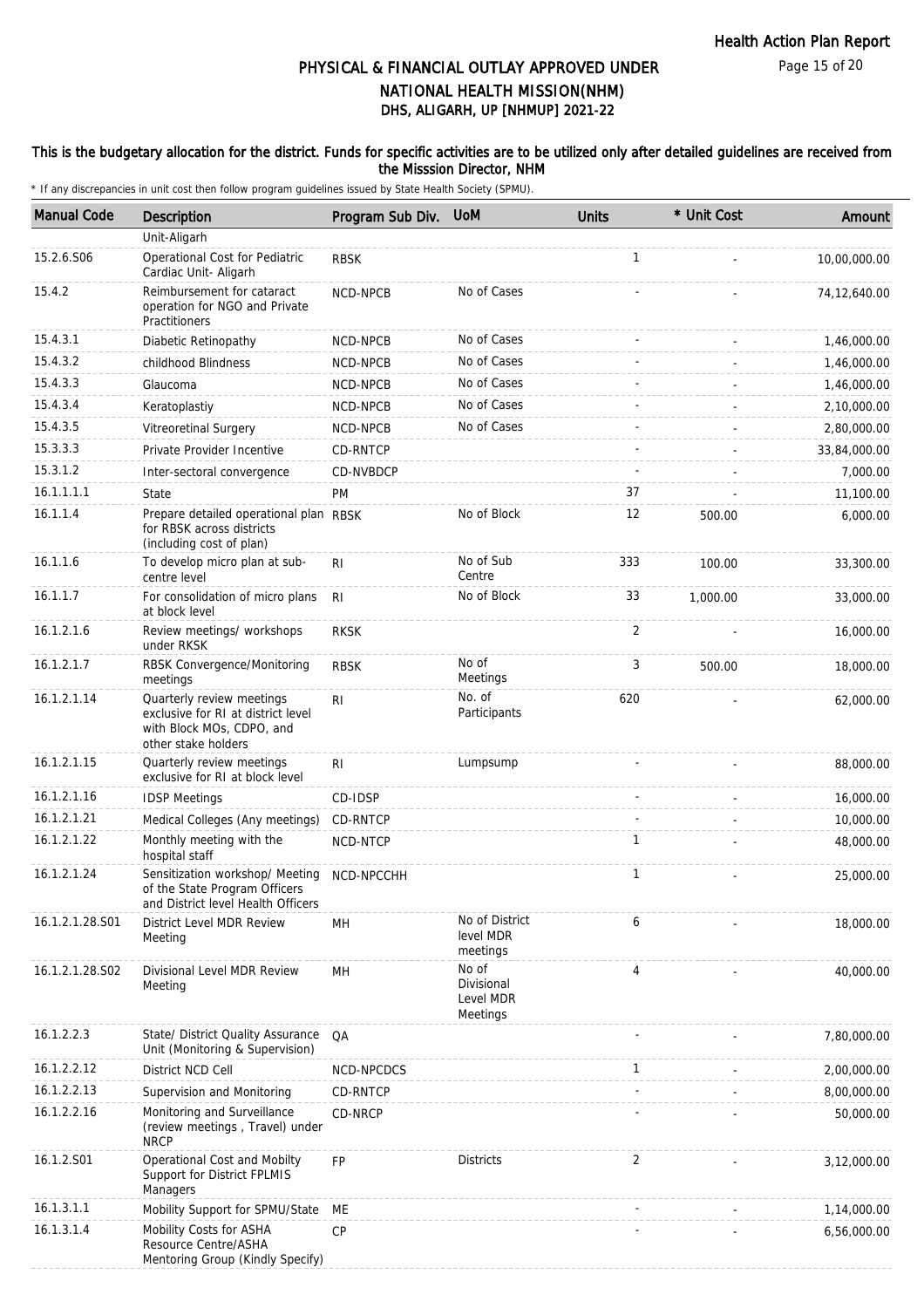Page 16 of 20

## DHS, ALIGARH, UP [NHMUP] 2021-22 PHYSICAL & FINANCIAL OUTLAY APPROVED UNDER NATIONAL HEALTH MISSION(NHM)

#### This is the budgetary allocation for the district. Funds for specific activities are to be utilized only after detailed guidelines are received from the Misssion Director, NHM

| <b>Manual Code</b> | Description                                                                                                                                           | Program Sub Div. | <b>UoM</b>                                                      | <b>Units</b>   | * Unit Cost | Amount       |
|--------------------|-------------------------------------------------------------------------------------------------------------------------------------------------------|------------------|-----------------------------------------------------------------|----------------|-------------|--------------|
| 16.1.3.1.13        | Vehicle Operation (POL) (NTEP)                                                                                                                        | CD-RNTCP         |                                                                 | $\overline{a}$ |             | 13,95,000.00 |
| 16.1.3.1.14        | Vehicle hiring (NTEP)                                                                                                                                 | CD-RNTCP         |                                                                 |                |             | 5,94,000.00  |
| 16.1.3.1.18.2      | Hiring of Operational Vehicle<br>under NTCP                                                                                                           | NCD-NTCP         |                                                                 | 1              |             | 4,80,000.00  |
| 16.1.3.3.1         | PM activities for World<br>Population Day' celebration<br>(Only mobility cost): funds<br>earmarked for district level<br>activities                   | FP.              | No of Events                                                    | $\mathbf{1}$   | 20,000.00   | 20,000.00    |
| 16.1.3.3.2         | PM activities for Vasectomy<br>Fortnight celebration (Only<br>mobility cost): funds earmarked<br>for district level activities                        | <b>FP</b>        | No of Events                                                    | $\mathbf{1}$   | 5,000.00    | 5,000.00     |
| 16.1.3.3.3.S01     | Mobility Support for District -<br>M&E                                                                                                                | ME               | 02 Taxis hired<br>at Dist. for SS<br>@33000/Vehic<br>le         | 36             | 33,000.00   | 11,88,000.00 |
| 16.1.3.3.3.S03     | Mobilty Support for CHO TA/DA                                                                                                                         | <b>CP</b>        | No. of CHO                                                      |                | 500.00      | 8,43,000.00  |
| 16.1.3.3.5         | Mobility Costs for ASHA<br>Resource Centre/ASHA<br>Mentoring Group (Kindly Specify)                                                                   | CP               |                                                                 |                |             | 10,000.00    |
| 16.1.3.3.7         | Mobility Support for supervision<br>for district level officers.                                                                                      | R <sub>l</sub>   | No of Distrcts                                                  |                |             | 3,00,000.00  |
| 16.1.3.3.8         | MOBILITY: Travel Cost, POL,<br>etc. during outbreak<br>investigations and field visits for<br>monitoring programme activities<br>at DSU on need basis | CD-IDSP          |                                                                 |                |             | 7,20,000.00  |
| 16.1.3.3.9         | Monitoring, Evaluation &<br>Supervision & Epidemic<br>Preparedness (Only Mobility<br>Expenses)                                                        |                  |                                                                 |                |             | 1,98,000.00  |
| 16.1.3.3.10        | Travel expenses - Contractual<br>Staff at District level                                                                                              | CD-NLEP          |                                                                 |                |             | 25,000.00    |
| 16.1.3.3.11        | Mobility Support: District Cell                                                                                                                       | CD-NLEP          |                                                                 |                |             | 1,50,000.00  |
| 16.1.3.3.12        | Medical Colleges (All service<br>delivery to be budgeted under<br>B.30)                                                                               | CD-RNTCP         |                                                                 |                |             | 12,000.00    |
| 16.1.3.3.13        | Miscellaneous/ Travel                                                                                                                                 | NCD-NMHP         |                                                                 | 1              |             | 5,00,000.00  |
| 16.1.3.3.14        | Enforcement Squads                                                                                                                                    | NCD-NTCP         |                                                                 | 1              |             | 10,000.00    |
| 16.1.3.3.16        | District NCD Cell (TA, DA, POL)                                                                                                                       | NCD-NPCDCS       |                                                                 | $\mathbf{1}$   |             | 2,00,000.00  |
| 16.1.3.3.17.S01    | Mission Parivar Vikas Campaign                                                                                                                        | FP               | No of<br>Campaign                                               | 28             | 1,000.00    | 28,000.00    |
| 16.1.3.4.1         | PM activities for World<br>Population Day' celebration<br>(Only mobility cost): funds<br>earmarked for block level<br>activities                      | <b>FP</b>        | No of Events                                                    | 12             | 1,000.00    | 12,000.00    |
| 16.1.3.4.2         | PM activities for Vasectomy<br>Fortnight celebration (Only<br>mobility cost): funds earmarked<br>for block level activities                           | <b>FP</b>        | No of Events                                                    | 12             | 1,000.00    | 12,000.00    |
| 16.1.3.4.3.S01     | Mobility for Supportive<br>Supervision At Block Level-M&E                                                                                             | ME               | 01 Taxi hired<br>at Block level<br>for SS<br>@33000/Vehic<br>le |                | 33,000.00   | 47,52,000.00 |
| 16.1.3.4.3.S02     | Mobility Support &<br>Commnication cost for BCPM                                                                                                      | <b>CP</b>        | No. of BCPM                                                     |                | 5,100.00    | 7,34,400.00  |
| 16.1.3.4.5.S01     | Communication Cost for HWC<br>Staff                                                                                                                   | <b>CP</b>        |                                                                 |                |             | 7,02,500.00  |
| 16.1.4.1.1         | JSY Administrative Expenses                                                                                                                           | MH               | As per                                                          |                |             | 33,44,560.00 |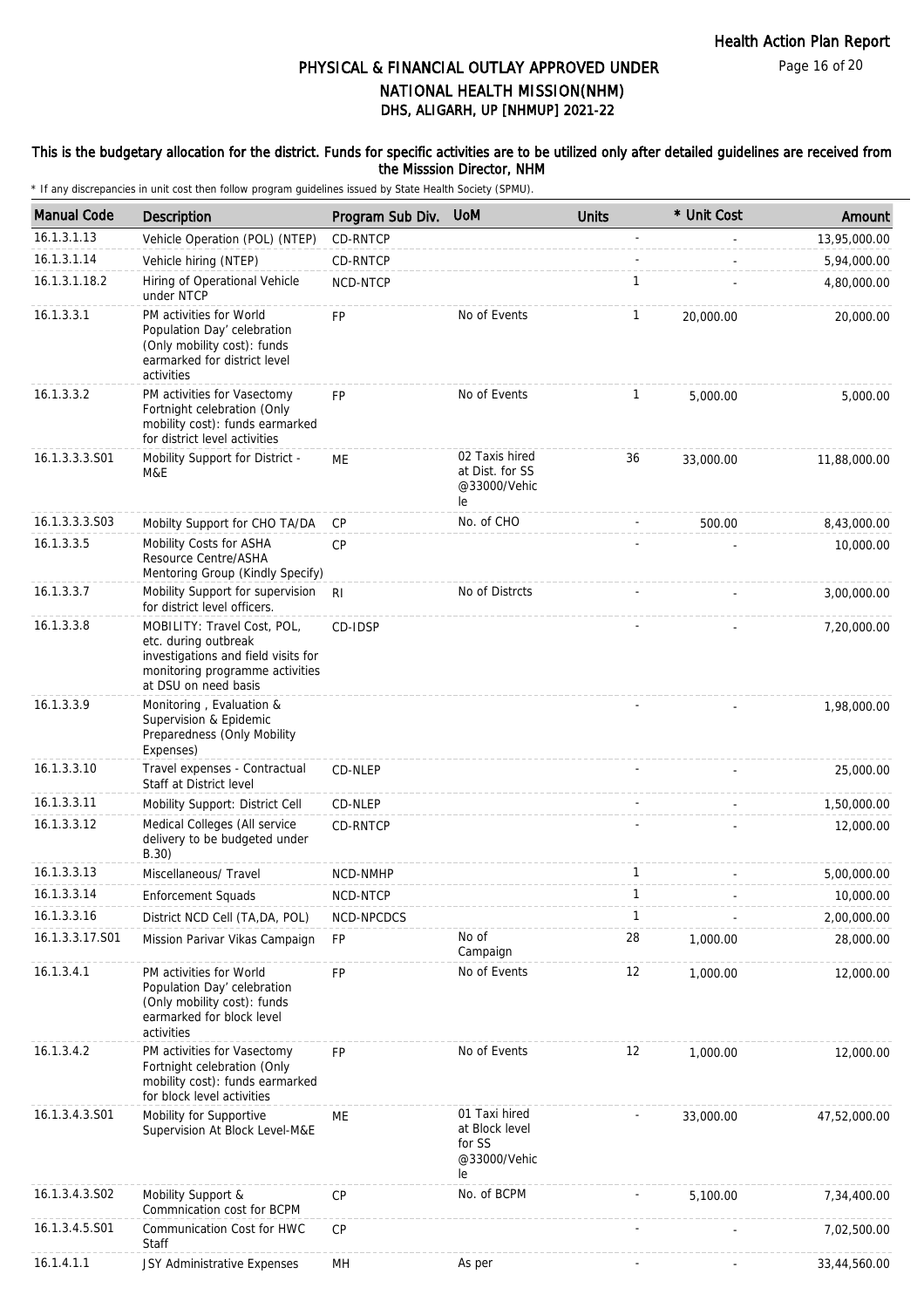Page 17 of 20

## DHS, ALIGARH, UP [NHMUP] 2021-22 PHYSICAL & FINANCIAL OUTLAY APPROVED UNDER NATIONAL HEALTH MISSION(NHM)

#### This is the budgetary allocation for the district. Funds for specific activities are to be utilized only after detailed guidelines are received from the Misssion Director, NHM

| <b>Manual Code</b> | <b>Description</b>                                                                                       | Program Sub Div. | <b>UoM</b>                | <b>Units</b> | * Unit Cost | Amount       |
|--------------------|----------------------------------------------------------------------------------------------------------|------------------|---------------------------|--------------|-------------|--------------|
|                    |                                                                                                          |                  | <b>Deliveries</b><br>Load |              |             |              |
| 16.1.4.1.5         | Office expenses on telephone,<br>fax, Broadband Expenses &<br><b>Other Miscellaneous</b><br>Expenditures | CD-IDSP          |                           |              |             | 2,64,000.00  |
| 16.1.4.1.10        | Office Operation (Miscellaneous)                                                                         | CD-RNTCP         |                           |              |             | 10,42,500.00 |
| 16.1.4.1.11        | Tobacco Cessation Centre (TCC): NCD-NTCP<br>Office Expenses                                              |                  |                           | $\mathbf{1}$ |             | 1,00,000.00  |
| 16.1.4.2.1         | District Quality Assurance Unit<br>(Operational cost)                                                    | QA               |                           |              |             | 9,48,000.00  |
| 16.1.4.2.4         | Office operation & Maintenance - CD-NLEP<br><b>District Cell</b>                                         |                  |                           |              |             | 35,000.00    |
| 16.1.4.2.5         | District Cell - Consumables                                                                              | CD-NLEP          |                           |              |             | 30,000.00    |
| 16.1.4.2.6         | Operational expenses of the<br>district centre : rent, telephone<br>expenses, website etc.               | NCD-NMHP         |                           | 1            |             | 10,000.00    |
| 16.1.4.2.8         | District Tobacco Control Cell<br>(DTCC): Misc./Office Expenses                                           | NCD-NTCP         |                           | $\mathbf{1}$ |             | 5,00,000.00  |
| 16.1.4.2.9         | District NCD Cell (Contingency)                                                                          | NCD-NPCDCS       |                           | $\mathbf{1}$ |             | 1,00,000.00  |
| 16.1.4.3.1         | SNCU Data management<br>(excluding HR)                                                                   | СH               | No of Units               | 2            | 1,00,000.00 | 1,20,000.00  |
| 16.1.5.2.1         | Minor repairs and AMC of<br>IT/office equipment supplied<br>under IDSP                                   | CD-IDSP          |                           |              |             | 10,000.00    |
| 16.1.5.2.4         | Vehicle Operation (Maintenance)                                                                          | <b>CD-RNTCP</b>  |                           |              |             | 63,000.00    |
| 16.1.5.2.6         | SVHMU: Non-recurring<br>Equipment- (computer, printer<br>photocopier scanner etc)                        | CD-NVHCP         |                           |              |             | 80,000.00    |
| 16.1.5.3.1         | PM activities under Micronutrient RI<br>Supplementation Programme                                        |                  | Lumpsump                  |              |             | 5,36,000.00  |
| 16.1.5.3.3         | Concurrent Audit system                                                                                  | FD               |                           |              |             | 1,26,000.00  |
| 16.1.5.3.7         | Epidemic preparedness (Denque<br>& Chikungunya)                                                          | CD-NVBDCP        |                           |              |             | 55,000.00    |
| 16.1.5.3.16.S05    | DPMU Operational Cost                                                                                    | HR               |                           | $\mathbf{1}$ |             | 13,76,220.00 |
| 16.1.5.3.16.S06    | <b>BPMU Oprational Cost</b>                                                                              | <b>HR</b>        |                           | 12           |             | 25,00,416.00 |
| 16.1.5.3.16.S09    | Oprational Cost for RBSK                                                                                 | <b>RBSK</b>      | No of DEIC<br>Manager     | $\mathbf{1}$ | 10,000.00   | 10,000.00    |
| 16.1.5.3.16.S10    | Operational cost of RBSK-MHT                                                                             | <b>RBSK</b>      | No of Team                | 24           | 14,000.00   | 3,36,000.00  |
| 16.1.5.3.16.S15    | Office & Administrative Expence<br>for State & District Rabies<br>Program                                | CD-NRCP          |                           |              |             | 12,000.00    |
| 16.1.5.3.16.S18    | Office operational cost & other<br>office expences unedr NPCB                                            | NCD-NPCB         |                           |              |             | 1,00,000.00  |
| 16.1.5.3.16.S22.   | Annual Maint. & operation of<br>WIC/WIF at state and division<br>level under RI                          | R <sub>l</sub>   | No of Points              | 2            | 40,000.00   | 80,000.00    |
| 16.1.5.3.16.S22.   | Electrictity Bill of WIC/WIF at<br>state and division level under RI                                     | R <sub>1</sub>   | No of Points              | 2            | 1,00,000.00 | 2,00,000.00  |
| 16.1.5.3.16.S22.   | Pol & Opex of DG set of Vaccine<br>Storage at state and division<br>level under RI                       | R <sub>l</sub>   | No of Points              |              | 2,00,000.00 | 2,00,000.00  |
| 16.1.5.3.16.S22.   | Pol & Opex of DG set of Vaccine<br>Storage at District level & other<br>Cold Chain Point under RI        | <b>RI</b>        | <b>Districts</b>          |              | 1,20,000.00 | 1,20,000.00  |
| 16.2.1.S01         | Divisional Data Assistant                                                                                | FP               | No of<br>HR/MONTH         | $\mathbf{1}$ | 25,358.00   | 3,19,511.00  |
| 16.2.1.S02         | Data Entry Operator                                                                                      | FP               | No of<br>HR/MONTH         | $\mathbf{1}$ | 14,071.00   | 2,55,259.00  |
| 16.2.1.S11         | Contigency District PCPNDT Cell                                                                          | FP               | No of                     | 1            | 5,000.00    | 5,000.00     |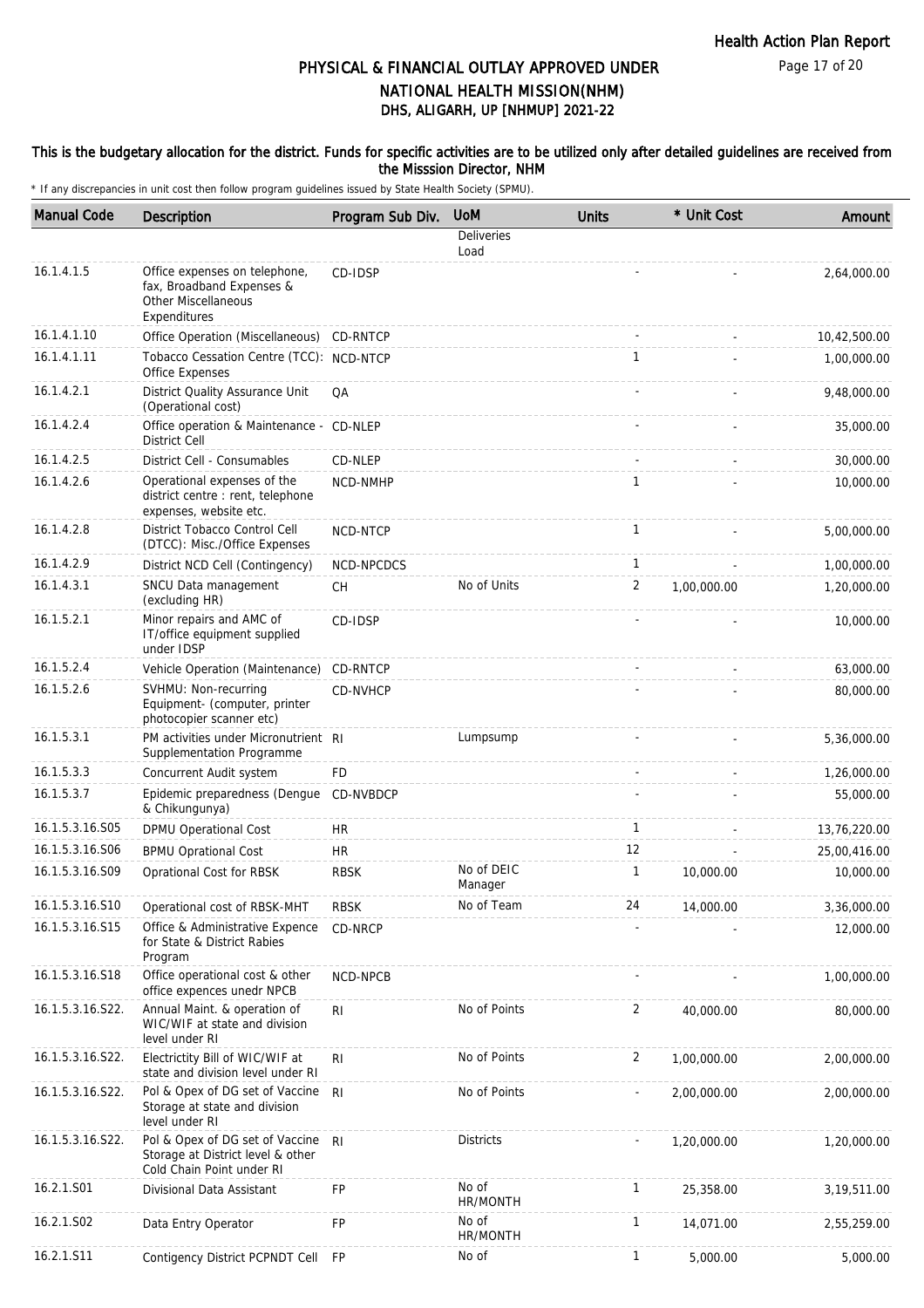### This is the budgetary allocation for the district. Funds for specific activities are to be utilized only after detailed guidelines are received from the Misssion Director, NHM

| <b>Manual Code</b> | <b>Description</b>                                                               | Program Sub Div. | <b>UoM</b>                                  | <b>Units</b> | * Unit Cost | Amount         |
|--------------------|----------------------------------------------------------------------------------|------------------|---------------------------------------------|--------------|-------------|----------------|
|                    |                                                                                  |                  | District/Month                              |              |             |                |
| 16.2.1.S12         | Contigency Division PCPNDT Cell FP                                               |                  | No of<br>Div/Month                          | $\mathbf{1}$ | 10,000.00   | 10,000.00      |
| 16.2.2.S02         | Division Level Mobility Support<br>for PNDT Team                                 | <b>FP</b>        | No of Division                              | $\mathbf{1}$ | 10,000.00   | 10,000.00      |
| 16.2.2.S03         | District Level Mobility Support<br>for PNDT Team                                 | <b>FP</b>        | No of Distrcts                              | $\mathbf{1}$ | 50,000.00   | 50,000.00      |
| 16.3.2.S01         | Mobility Support for HMIS &<br><b>MCTS Block Level</b>                           | <b>MIS</b>       |                                             | 12           |             | 43,200.00      |
| 16.3.2.S02         | Mobility Support for HMIS &<br><b>MCTS Division Level</b>                        | <b>MIS</b>       |                                             |              |             | 1,76,400.00    |
| 16.3.3.S01         | Operational cost for HMIS &<br>MCTS-AMC                                          | <b>MIS</b>       |                                             |              |             | 1,27,600.00    |
| 16.3.3.S02         | Operational cost for HMIS &<br>MCTS-Internet                                     | <b>MIS</b>       |                                             |              |             | 2,16,000.00    |
| 16.3.3.S03         | Operational cost for HMIS &<br>MCTS-Office Expenditure                           | <b>MIS</b>       |                                             |              |             | 2,88,000.00    |
| 16.3.3.S04         | Operational cost for HMIS &<br>MCTS-Recurring Charges for<br><b>ANMOL Tablet</b> | <b>MIS</b>       |                                             | 453          |             | 16,30,800.00   |
| 16.4.1.3.6.S07     | M&E Assistant                                                                    | HR               | No of M&E<br>Officers HDU/<br><b>ICU MC</b> |              |             | 2,19,618.00    |
| 16.4.2.1.1.S01     | District Programme Manager                                                       | <b>HR</b>        |                                             | $\mathbf{1}$ |             | 6,61,632.00    |
| 16.4.2.1.1.S02     | <b>District Community Process</b><br>Manager                                     | <b>HR</b>        |                                             | $\mathbf{1}$ |             | 5,38,488.00    |
| 16.4.2.1.1.S04     | District Accounts Manager                                                        | <b>HR</b>        |                                             | $\mathbf{1}$ |             | 5,38,488.00    |
| 16.4.2.1.1.S05     | District Data Cum Account<br>Assistant                                           | HR.              |                                             | $\mathbf{1}$ |             | 3,67,548.00    |
| 16.4.2.1.1.S06     | DEIC manager                                                                     | <b>RBSK</b>      |                                             | $\mathbf{1}$ |             | 5,79,888.00    |
| 16.4.2.1.1.S07     | DEIC Manager (Medical College)                                                   | <b>RBSK</b>      |                                             | $\mathbf{1}$ |             | 5,02,080.00    |
| 16.4.2.1.1.S09     | Support Staff                                                                    | <b>HR</b>        |                                             | $\mathbf{1}$ |             | 2,00,775.00    |
| 16.4.2.1.2.S02     | District Consultant(MH)                                                          | MH               | No of District<br><b>Consultant MH</b>      | $\mathbf{1}$ |             | 4,80,000.00    |
| 16.4.2.1.2.S03     | Division Consultant Quality<br>Assurance                                         | QA               |                                             | 1            |             | 7,90,800.00    |
| 16.4.2.1.2.S04     | District Hospital Quality Manager QA                                             |                  |                                             | 3            |             | 16,37,200.00   |
| 16.4.2.1.2.S05     | District Consultant Quality<br>Assurance                                         | QA               |                                             | 1            |             | 7,33,000.00    |
| 16.4.2.1.5.S01     | M & E Officer                                                                    | <b>MIS</b>       |                                             |              |             | 6,25,118.00    |
| 16.4.2.1.5.S02     | M & E Assistant                                                                  | <b>MIS</b>       |                                             |              |             | 2,29,739.00    |
| 16.4.2.1.8.S01     | Programme cum Admin. Asst.                                                       | QA               |                                             | 2            |             | 4,69,915.00    |
| 16.4.2.2.2.S01     | District Epidemiologist-CD-IDSP                                                  | CD-IDSP          |                                             |              |             | 8,78,632.00    |
| 16.4.2.2.4.S01     | Sr PMDT-TB HIV Coodinators                                                       | CD-RNTCP         |                                             |              |             | 9,16,385.00    |
| 16.4.2.2.4.S02     | PPM Coordinator-RNTCP                                                            | CD-RNTCP         |                                             |              |             | 9,38,000.00    |
| 16.4.2.2.4.S03     | District Programme Coordinator-<br><b>RNTCP</b>                                  | CD-RNTCP         |                                             |              |             | 5,59,000.00    |
| 16.4.2.2.5.S01     | District Data Manager-CD-IDSP                                                    | CD-IDSP          |                                             |              |             | 3,91,810.00    |
| 16.4.2.2.5.S02     | Statistical Asst. DRTB Centre                                                    | CD-RNTCP         |                                             |              |             | 4,63,000.00    |
| 16.4.2.2.6.S01     | Senior Treatment<br>Supervisor (STS)                                             | CD-RNTCP         |                                             |              |             | 96,22,220.00   |
| 16.4.2.2.6.S03     | Senior TB Lab Supervisor(STLS)                                                   | CD-RNTCP         |                                             |              |             | 36,73,070.00   |
| 16.4.2.2.7.S01     | Accountant- Full time                                                            | CD-RNTCP         |                                             |              |             | 3,85,000.00    |
| 16.4.3.1.1.S01     | Block Programme Manager                                                          | <b>HR</b>        |                                             | 12           |             | 48,51,936.00   |
| 16.4.3.1.1.S02     | <b>Block Account Manager</b>                                                     | HR               |                                             | 12           |             | 40,10,112.00   |
| 16.4.3.1.1.S03     | <b>Block Community Process</b>                                                   | CP               |                                             |              |             | 32, 18, 937.00 |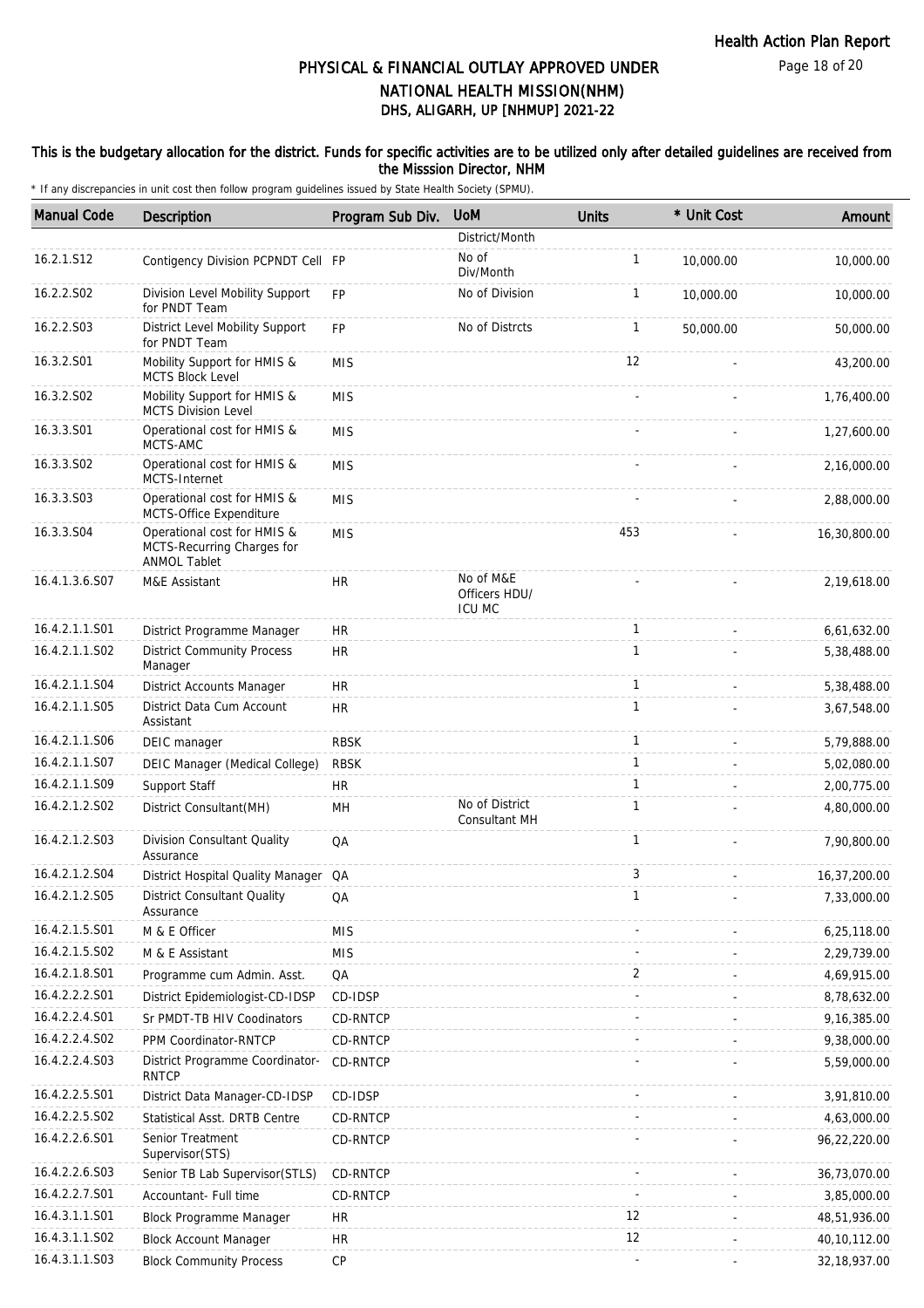#### This is the budgetary allocation for the district. Funds for specific activities are to be utilized only after detailed guidelines are received from the Misssion Director, NHM

| <b>Manual Code</b> | <b>Description</b>                                                         | Program Sub Div. | <b>UoM</b>              | <b>Units</b>   | * Unit Cost | Amount         |
|--------------------|----------------------------------------------------------------------------|------------------|-------------------------|----------------|-------------|----------------|
|                    | Manager                                                                    |                  |                         |                |             |                |
| 16.4.3.1.9.S03     | Data Entry Operator-HR                                                     | <b>HR</b>        |                         | 3              |             | 8,35,560.00    |
| 16.4.3.1.9.S04     | Data Entry Operator-MCTS OPR<br>820 MIS                                    | <b>MIS</b>       |                         | 12             |             | 31,63,968.00   |
| 16.4.3.1.9.S05     | Data Entry Operator-MIS<br>Outsource                                       | <b>MIS</b>       |                         | 60120          |             | 3,00,601.00    |
| 16.4.3.1.9.S07     | Data Entry Operator-RI                                                     | R <sub>1</sub>   |                         |                |             | 2,37,510.00    |
| 16.4.3.1.9.S08     | Data Entry Operator-RNTCP                                                  | CD-RNTCP         |                         |                |             | 7,09,000.00    |
| 16.4.3.1.9.S11     | Data Entry Operator- CD-IDSP                                               | CD-IDSP          |                         |                |             | 20,53,694.00   |
| 16.4.3.1.9.S13     | Data Entry Operator- NBCP-<br><b>District</b>                              | NCD-NPCB         |                         |                |             | 1,60,606.00    |
| 17.2.1             | Telemedicine/teleconsultation<br>facility under Ayushman Bharat<br>H&WC    | CP               |                         |                |             | 16,08,000.00   |
| 17.6               | Implementation of Hospital<br>Management System                            | <b>MIS</b>       |                         |                |             | 22,00,000.00   |
| 17.8.S05           | Internet Cost to ASHA & AF at<br><b>HWC</b>                                | <b>CP</b>        | No of ASHA &<br>AF      |                | 200.00      | 22,51,200.00   |
| 18.1.3             | Strengthening of CAC Training<br>Centers                                   | <b>FP</b>        | No of Facilities        | $\mathbf{1}$   | 2,00,000.00 | 2,00,000.00    |
| 18.1.4             | Counseling training for Service<br>Provider                                | <b>FP</b>        | No of Batch             | $\mathbf{1}$   | 15,400.00   | 15,400.00      |
| 18.2.3             | Strengthening of Eco Platform                                              | СP               |                         |                |             | 1,20,000.00    |
| U.1.1.1.2          | Support for implementation of<br><b>NVBDCP</b>                             | CD-NVBDCP        |                         |                |             | 16,71,100.00   |
| U.1.3.1            | Operational Expenses of UPHCs<br>(excluding rent)                          | <b>NUHM</b>      | No of UPHC              | 18             | 8,000.00    | 17,28,000.00   |
| U.1.3.3            | Operational Expenses of Health<br>Kiosks                                   | <b>NUHM</b>      | No of Kiosk             | $\overline{4}$ | 5,000.00    | 2,40,000.00    |
| U.2.1.2.S01        | Vehicle for RBSK Urban                                                     | <b>RBSK</b>      | No of Vehicle           | 2              | 33,000.00   | 3,96,000.00    |
| U.2.2.1            | Mobility support for ANM/LHV                                               | <b>NUHM</b>      | No of ANM               | 92             | 500.00      | 5,52,000.00    |
| U.2.3.1            | <b>UHND<sub>S</sub></b>                                                    | <b>NUHM</b>      | No of ANM               | 92             | 1,000.00    | 11,04,000.00   |
| U.2.3.2            | Special outreach camps in<br>slums/ vulnerable areas                       | <b>NUHM</b>      | No of UPHC              | 18             | 6,500.00    | 7,02,000.00    |
| U.3.1.1.1          | Incentives for routine activities                                          | <b>NUHM</b>      | No of ASHA              | 440            | 2,000.00    | 1,05,60,000.00 |
| U.3.1.1.2          | ASHA incentives for Ayushman<br>Bharat Health & Wellness<br>Centres (H&WC) | <b>NUHM</b>      | No of ASHA              | 316            | 1,000.00    | 37,92,000.00   |
| U.3.1.1.3.S01      | Incentive for Health Promotion<br>Day for ASHAs                            | <b>NUHM</b>      | No of ASHA              | 440            | 200.00      | 10,56,000.00   |
| U.3.1.1.3.S02      | Incentive for PMMVY for ASHAs                                              | <b>NUHM</b>      | No of<br>Benificary     | 6160           | 100.00      | 6,16,000.00    |
| U.3.1.1.3.S03      | Incentive for Dengue and<br>chikenguiniya for ASHAs                        | CD-NVBDCP        |                         |                |             | 4,40,000.00    |
| U.3.1.2.1          | Module Training (Induction, VI & NUHM<br>VII)                              |                  |                         | 14             |             | 12,34,800.00   |
| U.3.1.3.1          | Supportive provisions (uniform/<br>awards etc)                             | <b>NUHM</b>      |                         | 440            |             | 2,80,000.00    |
| U.3.2.1.1          | Training of MAS                                                            | <b>NUHM</b>      | No of Batch             | 2              | 43,300.00   | 86,600.00      |
| U.4.1.1.1          | Untied grants to UPHCs<br>Government Building                              | <b>NUHM</b>      | No of UPHC              | 2              | 1,75,000.00 | 3,50,000.00    |
| U.4.1.1.2          | Untied grants to UPHCs Rented<br>Building                                  | <b>NUHM</b>      | No of UPHC              | 16             | 1,00,000.00 | 16,00,000.00   |
| U.4.1.4            | Untied grants to MAS                                                       | <b>NUHM</b>      | No of MASs              | 440            | 5,000.00    | 22,00,000.00   |
| U.5.1.4.           | Rent for UPHC                                                              | <b>NUHM</b>      | No of UPHC              | 16             | 17,325.00   | 33,26,400.00   |
| U.5.3.1            | Infrastructure strengthening of<br>UPHC to H&WC                            | <b>NUHM</b>      | No of New<br><b>HWC</b> | 2              | 1,00,000.00 | 2,00,000.00    |
| U.6.2.1.1          | Procurement of drugs for AB-                                               | <b>NUHM</b>      | No of HWC               | 13             | 1,30,000.00 | 16,90,000.00   |